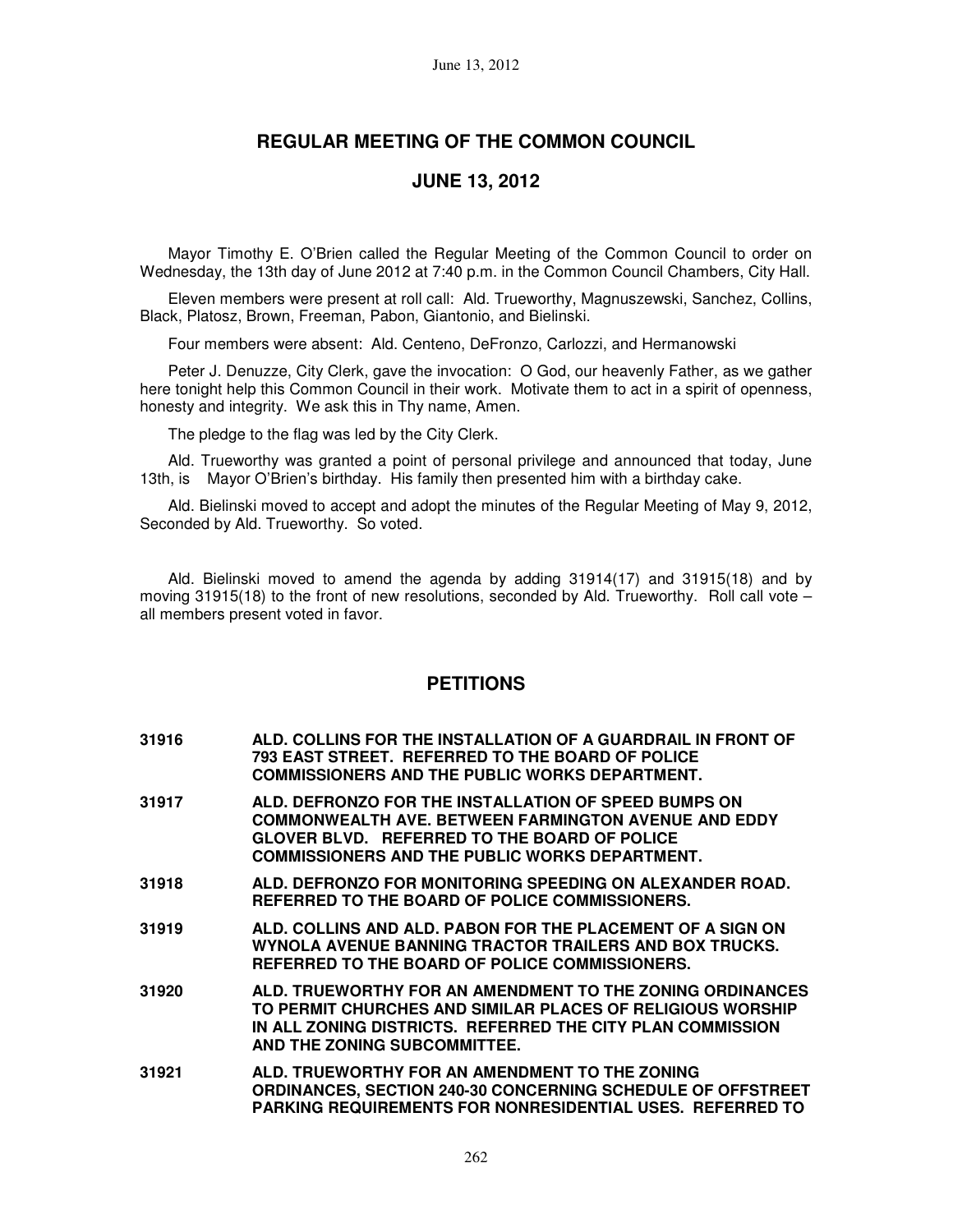### **THE CITY PLAN COMMISSION AND THE ZONING SUBCOMMITTEE OF THE PLANNING, ZONING & HOUSING COMMITTEE.**

#### **31922 ALD. TRUEWORTHY, BY REQUEST, FOR GRANTING A CERTIFICATE OF LOCATION APPROVAL TO ALLOW A USED/NEW MOTOR VEHICLE DEALERS LICENSE FOR PROPERTY AT 111A CHRISTIAN LANE. REFERRED TO THE ZONING SUBCOMMITTEE OF THE PLANNING, ZONING & HOUSING COMMITTEE AND THE CITY PLAN COMMISSION.**

Ald. Bielinski moved to adopt the Consent Agenda, seconded by Ald. Trueworthy. Roll call vote – all members present voted in favor. Approved June 16, 2012 by Timothy E. O'Brien, Mayor.

# **CONSENT AGENDA**

# **CITY CLERK**

### **31895 RE: CLAIMS FOR INJURIES AND/OR PROPERTY DAMAGE**

To His Honor, the Mayor, and the Common Council of the City of New Britain: the undersigned beg leave to report the following:

### CLAIMANTS NAME

- Davis, Taisha & Fordjour, Yaw by Atty. Patricia A. O'Neil
- Sachs Jr., Raymond
- Yudysky, Juliette by Ashley Fladoos

Peter J. Denuzze City Clerk

# **CITY PLAN COMMISSION**

### **31826-1 RE: PROPOSED CHANGE OF ZONE – 181 DWIGHT ST., AND 566 EAST ST. FROM T (TWO-FAMILY) TO B-3 (SECONDARY BUSINESS)**

To His Honor, the Mayor, and the Common Council of the City of New Britain: the undersigned beg leave to report the following:

The City Plan Commission, at its regular meeting held on May 7, 2012, voted 5 to 0 to recommend that the proposed zone change be approved.

BACKGROUND: The proposed zone change involves two properties at the southwestern corner of approximately East and Dwight Streets. Together, the two lots encompass approximately 12,000 square feet (.25 acres) in area. They are currently occupied by nonconforming mixed–use buildings consisting of residential apartment units on the upper floors and first floor commercial space. 566 East Street has four (4) apartment units on the two upper floors and two street level business spaces, totaling approximately 2,000 square feet of business space, one-half occupied by a Hispanic Market, the other a Caribbean food store. The 181 Dwight Street property has a larger building, but similarly has four (4) apartment units on the upper two floors and two business spaces on the ground floor level. The two business spaces were most recently occupied by a barbershop and a pet grooming business, but both appear to be vacant now. These two properties are currently zoned T two-family, the same as most of the surrounding neighborhood, with the exception of the East Side Restaurant properties at 131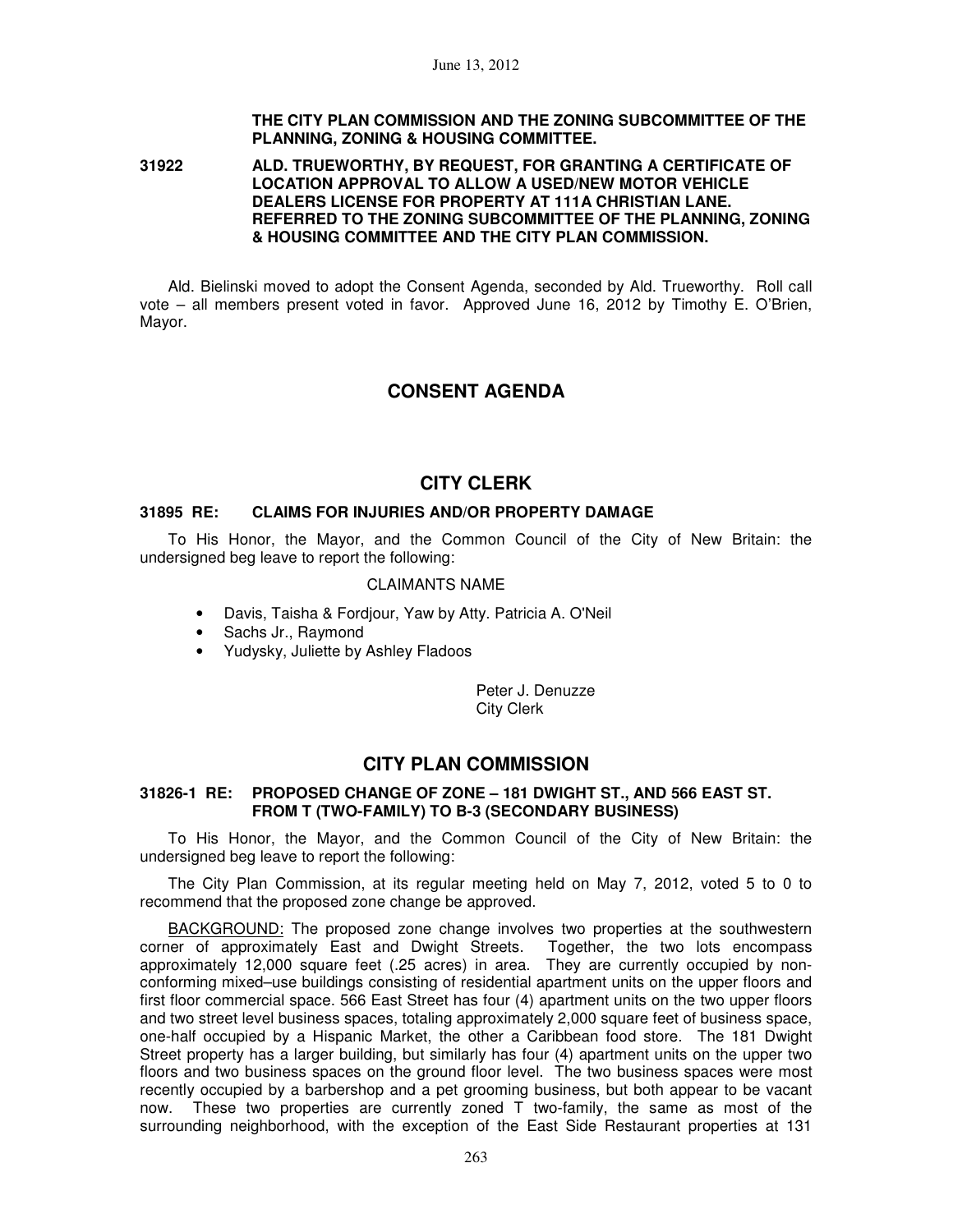Dwight Street, which is zoned B-3, and the I-2 general industry zone that lies to the north of Dwight Street, encompassing the Woodland, Oxford and Harvard Street areas.

ZONING CONSIDERATIONS: The two properties involved in this re-zoning were developed prior to the City's original adoption of zoning in 1925. They were the type of typical mixed-use business locations common in many parts of the City in that era. These properties were formerly zoned Business A under the "old" zoning up until the 1967 adoption of the city's "modern" zoning code, which placed them into the T, two-family residential district, making them nonconforming. The adjoining property at 556 Church Street similarly includes an older nonconforming business and residential building with four (4) apartment units and a convenience store and a tavern on the first floor. The owner of 556 Church Street chose not to participate in this re-zoning.

The nonconforming status of these two properties under the current T zoning can pose problems for the owners or business tenants, since almost any change in the business necessitates a variance from the Zoning Board of Appeals. The nonconforming status can also discourage improvements and investment in the properties, since lenders are hesitant to make loans on such properties where the right to re-open the nonconforming business would be lost if the buildings were damaged beyond 75 percent of their value.

The B-3 zoning would legalize the current business and multi-family residential uses, and would allow new businesses including restaurants, small retail commercial, personal service and professional office uses to occupy the commercial spaces that are vacant or become vacant, without the need to obtain variances. These permitted uses would be consistent with the various stores and shops that have operated here over the years, and the policy of allowing these types of small businesses in select locations in otherwise residential neighborhoods is also consistent with current "new urbanism" and "livable community" planning theory, which emphasizes compact, walkable neighborhoods with convenient access to goods and services. Additionally, the existing buildings more closely conform to the minimal yard setbacks in the B-3 zone, than to the T zoning district standards. This offers more flexibility for the minor expansions, reconstruction or similar improvements that property owners may undertake in the future.

The major limitation that both properties have is the lack of adequate off-street parking. There is no parking for 181 Dwight Street and only a small rear yard parking area at 566 East Street with space for five (5) or six (6) vehicles, which is below standards for the four (4) unit residential portion of the building. Businesses in the past have operated with the limited on-street parking in the area and relying on pedestrian traffic from the neighborhood.

CONCLUSION: This corner has long been utilized for business and residential use in its current form, consistent with the permitted uses and yard setback requirements of the proposed B-3 zoning. Conversion to B-3 zoning would make these properties become more conforming and would improve their attractiveness for improvement and re-use. Given the property configuration, the past use, the location on the corner of a busy arterial and general character of the area, the likelihood of these properties being converted or otherwise becoming conforming to the current T, two-family residential zoning seems extremely remote.

RECOMMENDATION: The City Plan Commission is of the opinion that the proposed change to B-3 would allow and encourage investment and re-use that is consistent to the long-standing neighborhood business uses on the property. The Commission, therefore, recommends adoption of this zone change.

> Stephen A. Sidorak, Chair City Plan Commission

# **FINANCE DEPARTMENT**

#### **31896 RE: LINE ITEM TRANSFERS – MAY 16, 2012 THRU JUNE 5, 2012**

To His Honor, the Mayor, and the Common Council of the City of New Britain: the undersigned beg leave to report the following: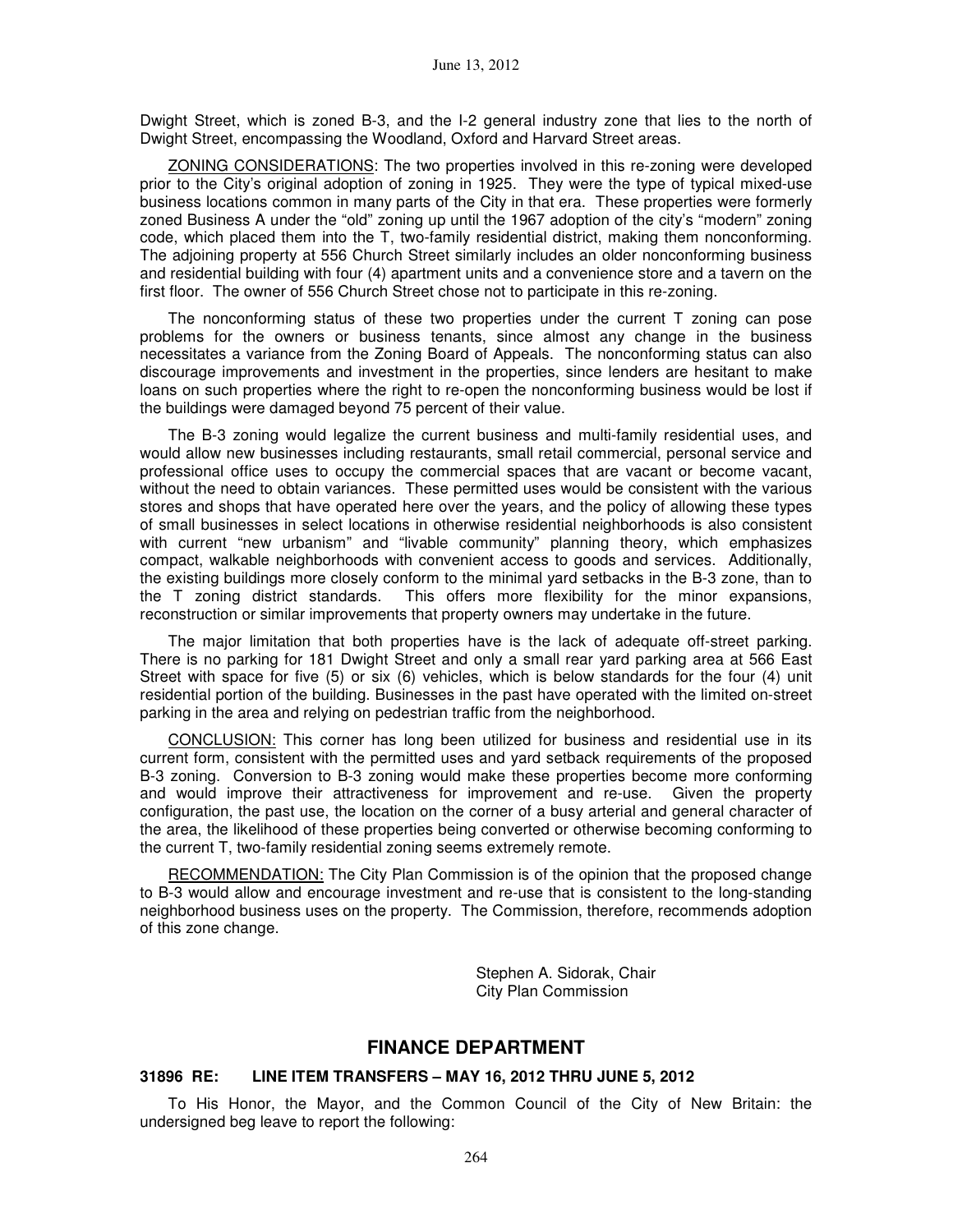In accordance with the city of New Britain ordinance of Article VII – Finance, Section 2-494(c), the following departments have transferred monies from one line item to another within their departmental budget (total department budget has not changed). Each transfer will be continuously numbered from month to month throughout the fiscal year. This report represents the transfers executed by the mayor in accordance with the aforementioned ordinance for the period ending June 5, 2012

| 21. Department:<br>From:<br>To:<br>Amount: | <b>Pubic Works</b><br>001315007-5122<br>001315002-5122<br>001315005-5659<br>\$25,000.00                                                  | \$4,000.00<br>\$21,000.00 | (Streets/Snow Removal OT)<br>(Capital Projects Overtime)<br>(Streets Oper. Mat. & Supp.)<br>Brief Description: Capital Projects Overtime expenses will be reimbursed by project<br>contractor. Contractor overtime reimbursement is posted to revenue |
|--------------------------------------------|------------------------------------------------------------------------------------------------------------------------------------------|---------------------------|-------------------------------------------------------------------------------------------------------------------------------------------------------------------------------------------------------------------------------------------------------|
| 22. Department:<br>From:<br>To:<br>Amount: | <b>Building</b><br>001214002-5540<br>001214002-5434<br>\$150.00<br>Brief Description: Funds needed for fourth quarter copier maintenance |                           | (Advertising)<br>(Maintenance Contracts)                                                                                                                                                                                                              |
| 23. Department:<br>From:<br>To:<br>Amount: | <b>Corporation Counsel</b><br>001109001-5897<br>001109001-5611<br>\$450.00<br>Brief Description: Funds needed for office supplies        |                           | (Miscellaneous)<br>(Office Supplies)                                                                                                                                                                                                                  |
| 24. Department:<br>From:<br>To:<br>Amount: | Health<br>280522120-5124<br>280522120-5231<br>280522120-5618<br>\$988.00                                                                 | \$964.00<br>\$24.00       | (Part Time Salaries)<br>(Medicare)<br>(Medical Supplies)<br>Brief Description: Funds needed to purchase medical supplies for clinic operations                                                                                                        |
| 25. Department:<br>From:<br>To:<br>Amount: | <b>Building</b><br>001214002-5352<br>001214002-5336<br>001214002-5122<br>\$4,145.00<br>commission meetings                               | \$1,145.00<br>\$3,000.00  | (Data Processing)<br>(Other Purchased Services)<br>(Overtime)<br>Brief Description: Overtime funding needed for anti-blight, fire dispatch call-ins and                                                                                               |

Rebecca Salerni Deputy Finance Director

### **PURCHASING DEPARTMENT**

#### **31897 RE: PARK CONCESSION RIGHTS AT VARIOUS CITY PARKS FOR THE PARKS AND RECREATION DEPARTMENTS**

To His Honor, the Mayor, and the Common Council of the City of New Britain: the undersigned beg leave to report the following:

Public Bid No. 3664 was solicited and received in accordance with the Purchasing Ordinances of the City of New Britain for Park Concession Rights at various City Parks. Under the terms of this public bid, vendors offer payment to the City for the right to provide concession services at various City Parks.

Invitations to bid were solicited and the bid was duly advertised in the New Britain Herald, the City and State of Connecticut's Department of Administration Services websites and mailed to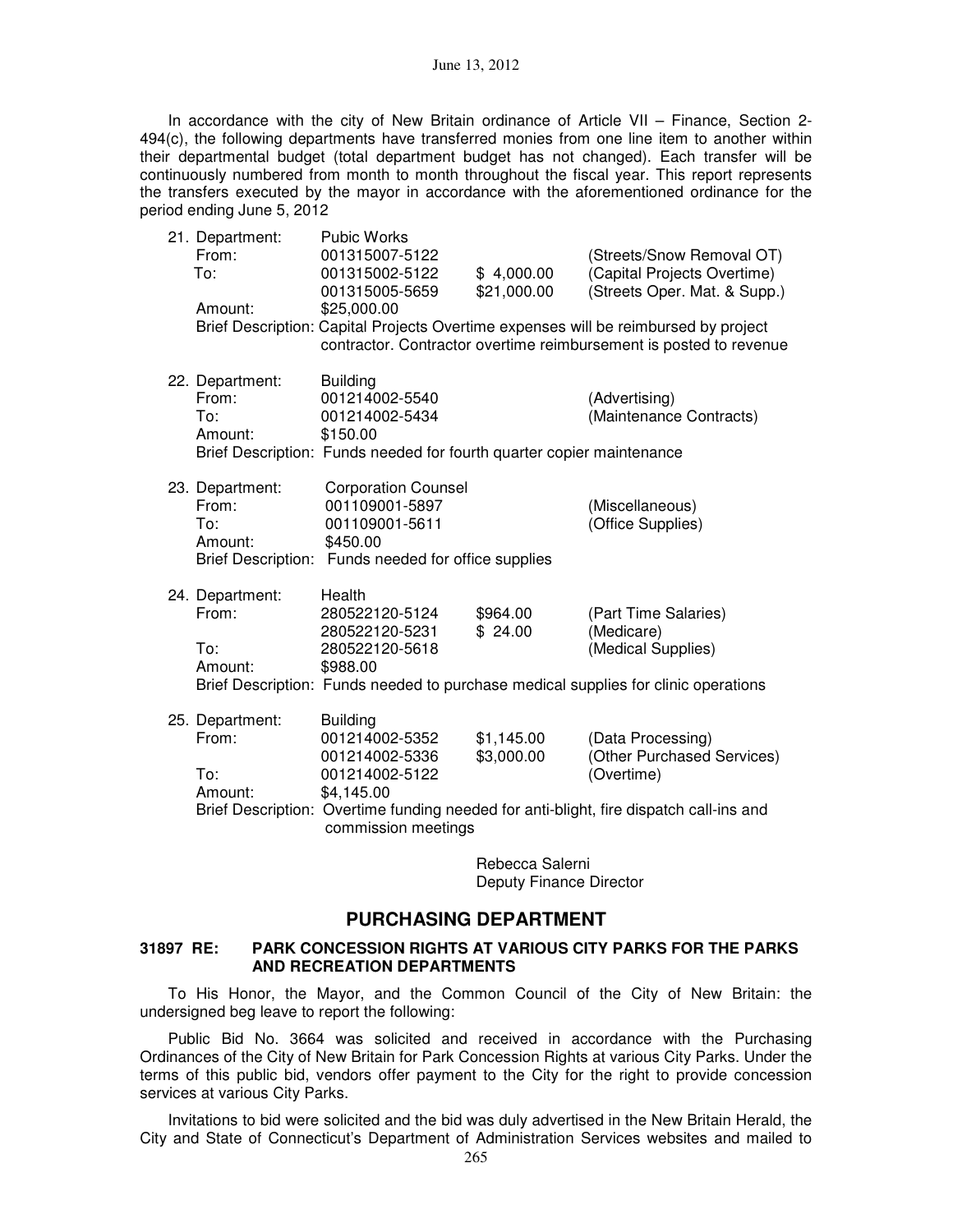thirty-three (33) Concession Companies. The Purchasing Agent did not receive any letters from the Concession Companies on the mailing list who indicated they could not provide a response to the bid request. The response received is on file in the Town Clerk's Office.

The bid was reviewed for conformance to specifications by the Parks and Recreation Department Administration and the Purchasing Agent. Therefore the Director of Parks and Recreation is recommending that Plagia Company, Inc of Waterbury, CT be awarded the Concession Rights for Chesley Park, A.W. Stanley Park, and Stanley Quarter Park who offered a payment of \$1,951.00 to the City for these parks . Plagia Company Inc had the concession rights for these parks last year.

RESOLVED: That the Purchasing Agent is hereby authorized to grant Plagia Company, Inc of Waterbury, CT the concession rights for Chesley Park, A.W. Stanley Park and Stanley Quarter Park in accordance with the payment, terms and specifications of Public Bid No. 3664.

> Jack Pieper Purchasing Agent

#### **31898 RE: COOPERATIVE PURCHASING – AN AUTOCLAVE FOR THE NEW BRITAIN WATER DEPARTMENT**

To His Honor, the Mayor, and the Common Council of the City of New Britain: the undersigned beg leave to report the following:

In accordance with City Code of Ordinances, Chapter 2, Article VIII, Division 1, Section 2-538 (a), a purchase order was requested by the New Britain Water Department for the following under the State of Connecticut's Cooperative Purchasing Plan:

| Supplier                                          |  | Item      | Quantity | <b>Total Price</b> |
|---------------------------------------------------|--|-----------|----------|--------------------|
| Fisher Scientific Company LLC<br>Hanover Park, IL |  | Autoclave |          | \$8,832.75         |

The Water Department requested the purchase of one (1) new Autoclave utilizing the State of Connecticut's Contract Award #09PSX0222. The Autoclave is a sterilizing piece of equipment. Its use is mandated by the Federal and State Governments for the testing of water quality. The present Autoclave that the Water Department has is over 40 years old. Parts to make repairs to the Autoclave are becoming hard to find and some are no longer available. Fisher Scientific Company, LLC is giving the Water Department a 30% discount off of the list price for this new Autoclave per the contract that they have with the State of Connecticut. The purchase of this new Autoclave was presented and approved by the Water Commission at their June 5, 2012 meeting. Funding for the purchase of this new Autoclave is available within the Water Department's account number, 93035000103-5659, Water Treatment, Operating Material and Supplies.

RESOLVED: That the Purchasing Agent is hereby authorized to issue a purchase order for \$8,832.75 to Fisher Scientific Company LLC of Hanover Park, IL for the purchase of a new Autoclave for the New Britain Water utilizing the State of Connecticut's Cooperative Purchasing Plan, Contract Award #09PSX0222.

> Jack Pieper Purchasing Agent

### **31899 RE: WEB BASED TRAINING FOR THE FIRE DEPARTMENT**

To His Honor, the Mayor, and the Common Council of the City of New Britain: the undersigned beg leave to report the following:

In accordance with City Code of Ordinances, Chapter 2, Article VIII, Division 1, Section 2-541 a purchase order has been requested by the Fire Department for the continuation of their web based training for their fire fighters. The company is the sole source supplier of this type of web based training.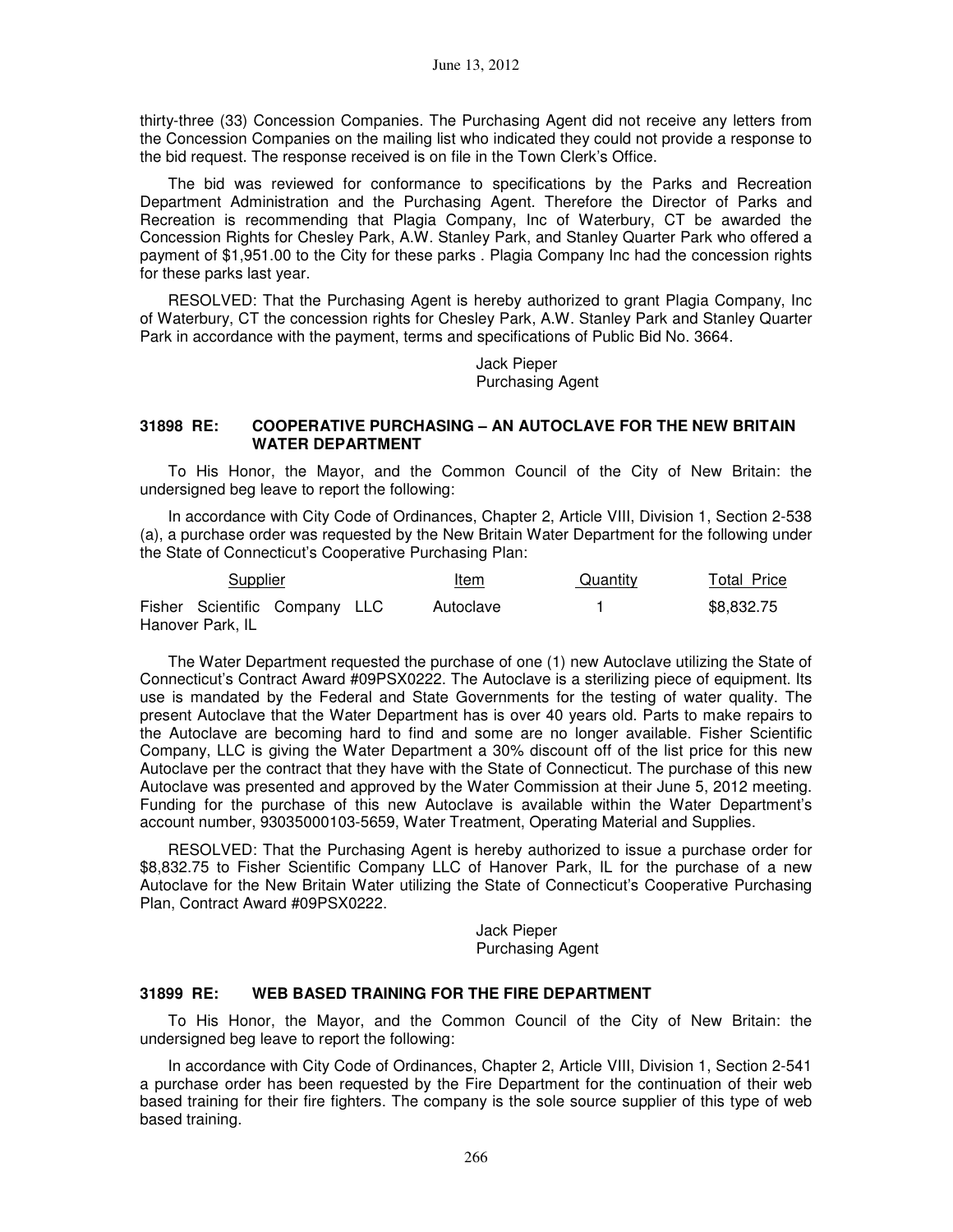Kaplan Solutions Web Based Training Fort Lauderdale, FL.

Eupplier Services Services<br>
Price Solutions Meb Based Training \$10,750.00

Kaplan Solutions has provided this web based training to the Fire Department last year. Kaplan Solutions is a qualified company that provides web based training for firefighters and other first responders. Kaplan Solutions is still the only company able to provide EMS-physician directed Medic Monthly courses and the only provider of nationally renowned EMS training featuring Bloodborne Pathogens and HIV/AIDS coursework. Kaplan Solutions is the only educational source that is a part of an accredited university offering Fire and EMS continuing education courses. The Purchasing Agent has documentation from the vendor verifying that Kaplan Solutions is the sole source company authorized to provide this type of web based training. Bid solicitation for the purchase of this web based training would not be beneficial to the City. Funding for the purchase of this web based training is available in the Fire Department's account 001212002-5337, General Fund, Recruitment and Training.

Resolved: that the Purchasing Agent is hereby authorized to issue a Purchase Order for \$10,750.00 to Kaplan Solutions to continue providing Web Based Fire and EMS Training for the Fire Department.

> Jack Pieper Purchasing Agent

# **COMMITTEE ON PLANNING, ZONING AND HOUSING**

### **31885-1 RE: PROPOSED SALE OF LOTS 9 AND 10 AT PINNACLE BUSINESS PARK TO POLMAR PRECISION**

To His Honor, the Mayor, and the Common Council of the City of New Britain: the undersigned beg leave to report the following:

The Committee on Planning, Zoning and Housing at a regular meeting and public hearing held on Tuesday evening, June 5, 2012 at 7:00 p.m. in the Council Chambers to which was referred the matter of Item #31885 - Purchase and Sale Agreement with Polamer Precision for Lots 9 and 10 at Pinnacle Business Park voted to accept and recommend that the following resolution be referred back to the Common Council with a favorable recommendation.

> Alderman Roy Centeno **Chair**

### **31886-1 RE: PROPOSED SALE OF 80 GOLD STREET TO CONFECTIONERY ARTS INTERNATIONAL, LLC**

To His Honor, the Mayor, and the Common Council of the City of New Britain: the undersigned beg leave to report the following:

The Committee on Planning, Zoning and Housing at a regular meeting and public hearing held on Tuesday evening, June 5, 2012 at 7:00 p.m. in the Council chambers to which was referred the matter of Item #31886 - Purchase and Sale Agreement with Confectionery Arts International for 80 Gold Street voted to accept and recommend that the following resolution be referred back to the Common Council with a favorable recommendation.

> Alderman Roy Centeno **Chair**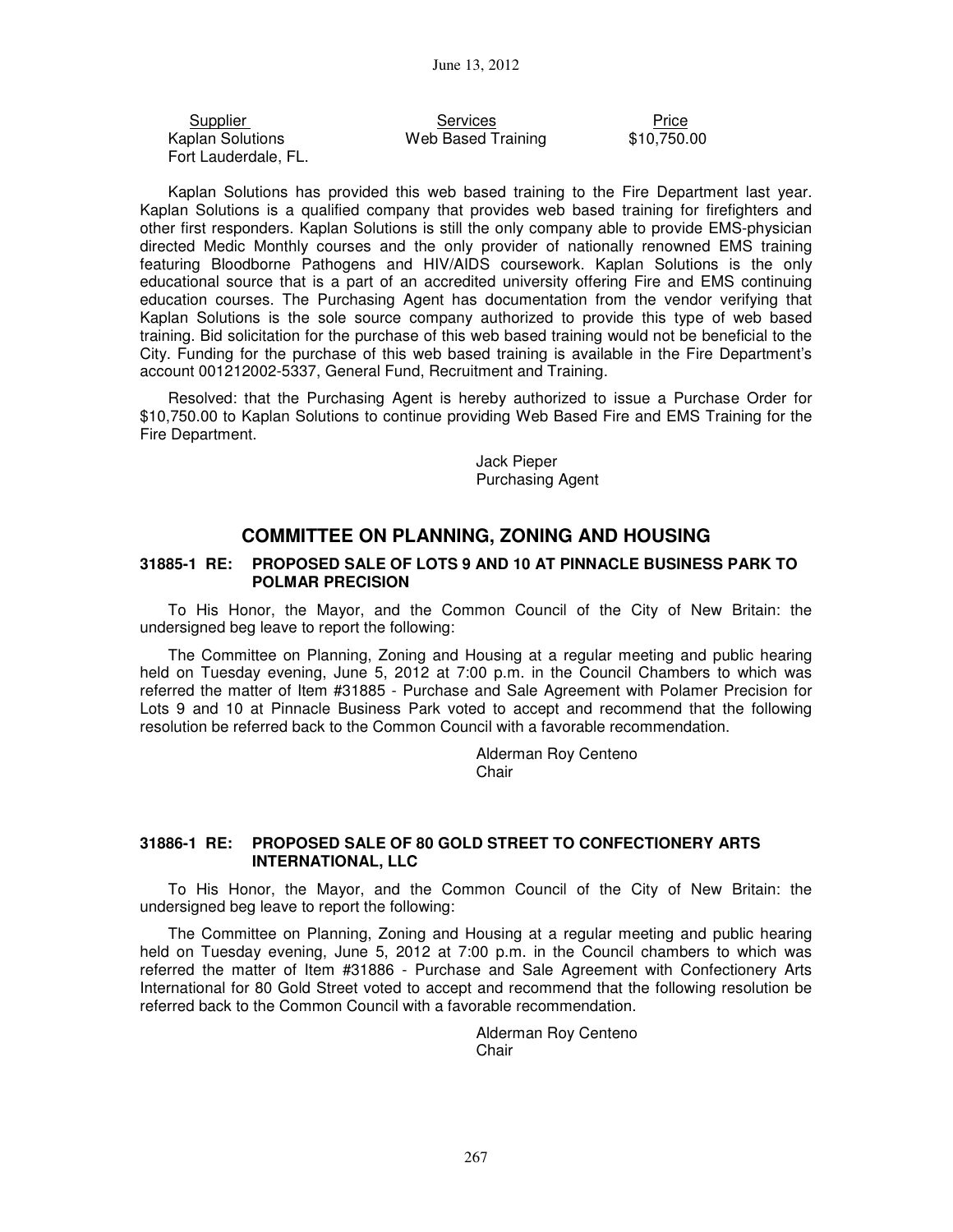### **31887-1 RE: PROPOSED SALE OF 179 BROAD STREET TO CONFECTIONERY ARTS INTERNATIONAL, LLC**

To His Honor, the Mayor, and the Common Council of the City of New Britain: the undersigned beg leave to report the following:

The Committee on Planning, Zoning and Housing at a regular meeting and public hearing held on Tuesday evening, June 5, 2012 at 7:00 p.m. in the Council Chambers to which was referred the matter Item #31887 – Purchase and Sale Agreement with Confectionery Arts International for 179 Broad Street voted to accept and recommend that the following resolution be referred back to the Common Council with a favorable recommendation.

> Alderman Roy Centeno Chair

# **REPORTS OF LEGISLATIVE COMMITTEES, BOARDS, COMMISSIONS AND DEPARTMENTS**

## **PURCHASING DEPARTMENT**

#### **31900 RE: REMOVAL, DISPOSAL, SUPPLY AND INSTALLATION OF A FILTER MEDIA FOR THE WATER DEPARTMENT**

To His Honor, the Mayor, and the Common Council of the City of New Britain: the undersigned beg leave to report the following:

Public Bid No. 3674 was solicited and received in accordance with the purchasing ordinances of the City of New Britain for removal, disposal, supply and installation of a filter media for the Water Department.

Invitations to bid were solicited and the bid was duly advertised in the New Britain Herald, the City and State of Connecticut's Department of Administration Services websites and mailed to thirteen (13) companies. The responses received are on file in the Town Clerk's Office.

The bids were reviewed for conformance to specifications by the Water Department and the Purchasing Agent. Therefore, the Water Director is recommending that Calgon Carbon Corporation of Pittsburgh PA be awarded the bid.

RESOLVED: That the Purchasing Agent is hereby authorized to grant Calgon Carbon Corporation of Pittsburgh PA the bid for removal, disposal, supply and installation of a filter media for the Water Department in accordance with the terms and specifications of Public Bid No. 3674.

> Jack Pieper Purchasing Agent

Rebecca Salerni Finance Department

Ald. Bielinski moved to accept and adopt, seconded by Ald. Collins. So voted. Approved by Mayor Timothy O'Brien Jr. the 16th day of June 2012.

## **DEPARTMENT OF PUBLIC WORKS**

### **31901 RE: SUBWAY RENTAL CHARGES: JAN. 1, 2012 THRU DEC. 31, 2012**

To His Honor, the Mayor, and the Common Council of the City of New Britain: the undersigned beg leave to report the following: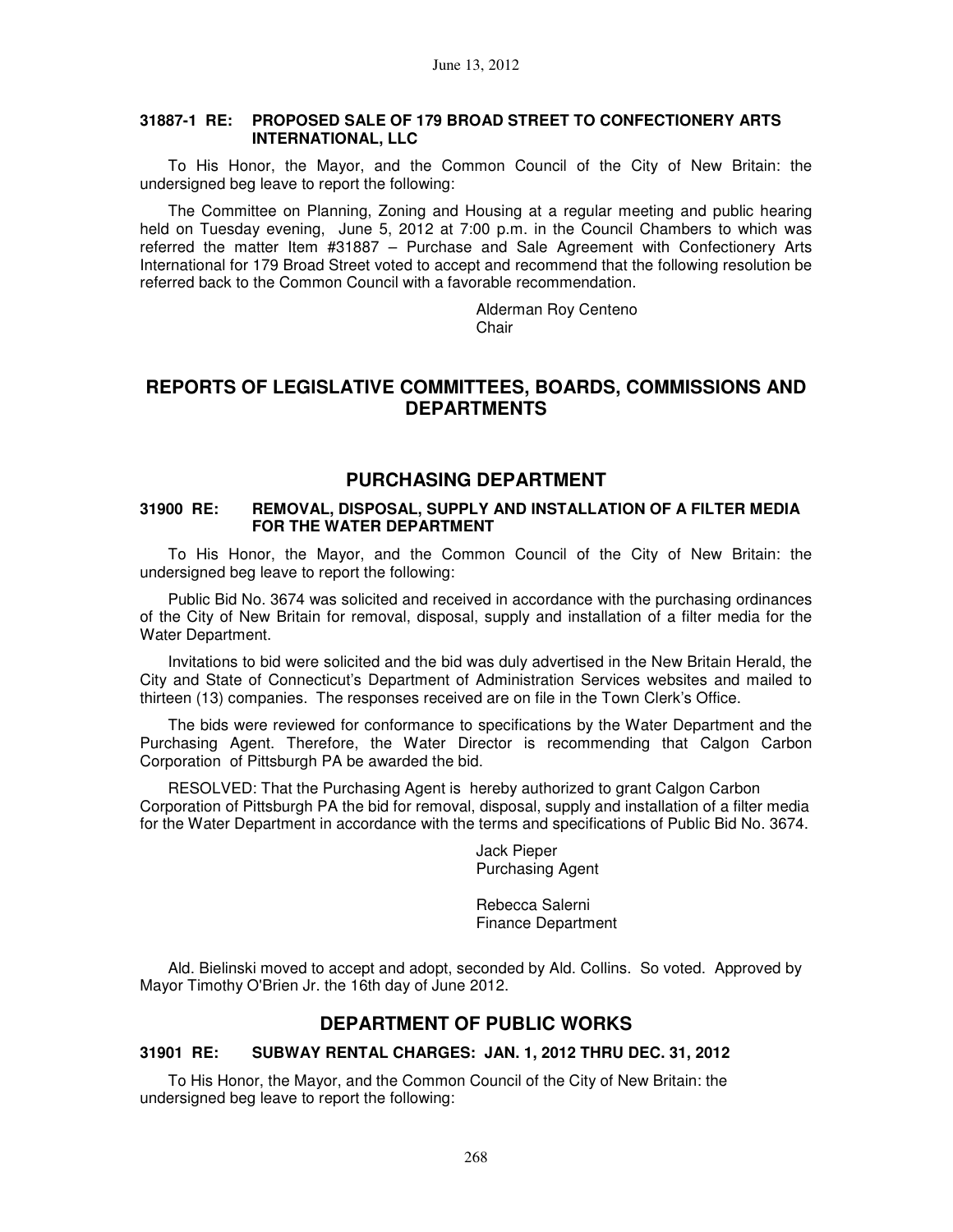On May 21, 2012 the Board of Public Works held a required Public Hearing on the 2012 Subway Rental Charges.

Operating Expenses for the maintenance and extension of the Subway Conduit System requires an income of \$45,421 during 2012 to be obtained from the rental of 28,693 linear feet of occupied underground conduit.

Resolved by the Common Council of the City of New Britain, Connecticut that Subway Rental Charges for the year January 1, 2012 to December 31, 2012 be assessable at the rate of \$1.58 per linear foot, per annum, payable semi-annually on the first day of July, 2012 and the first day of January, 2013.

Mark E. Moriarty Director,

Public Works

Ald. Trueworthy moved to accept and adopt, seconded by Ald. Bielinski. So voted. Approved by Mayor Timothy O'Brien Jr. the 16th day of June 2012.

# **RESOLUTIONS RETURNED FROM COMMITTEE**

#### **31885-2 RE: THE CONVEYANCE OF LOTS 9 AND 10 AT PINNACLE BUSINESS PARK TO POLAMER PRECISION AT A SALE PRICE OF NOT LESS THAN \$500,000.00**

To His Honor, the Mayor, and the Common Council of the City of New Britain: the undersigned beg leave to recommend the adoption of the following:

Resolution Summary: PURPOSE: To convey approximately 8 plus acres of City owned property to the Polamer Precision for the construction and operation of advanced technological aerospace manufacturing facility.

WHEREAS, the City of New Britain currently owns the property known as Pinnacle Business Park; and

WHEREAS, said property contains forty-four acres and is appropriate for economic development; and

WHEREAS, Polamer Precision is seeking to expand its manufacturing operation; and

WHEREAS, The City of New Britain has a strong commitment to redevelopment and economic growth, including job creation and Grand list growth; and

WHEREAS, Polamer Precision is a successful advanced aerospace manufacturer and currently employs more than fifty employees; and

WHEREAS, Polamer Precision desires to expand its manufacturing operation and purchase said property for the construction of an advanced aerospace manufacturing facility; and

WHEREAS, once the Project is completed, a building in excess of 150,000 square feet will have been constructed and new jobs created; and

WHEREAS, in order to successfully develop the Project Polamer Precision has determined that the lots 9 and 10 located at Pinnacle Business Park are the most viable location to construct the Project; and

WHEREAS, Polamer Precision has offered to purchase from the City of New Britain these two lots for a sale price of Five Hundred Thousand Dollars (\$500,000.00).

WHEREAS, Polamer Precision because its expected rapid growth would like the first right to refusal for two more adjacent lots; now, therefore, be it

RESOLVED, That Timothy E. O'Brien, Jr., Mayor, be and is hereby authorized to execute on behalf of the City of New Britain a Purchase and Sales agreement with Polamer Precision for property known as Pinnacle Business Park Lots 9 and 10 and to execute any and all documents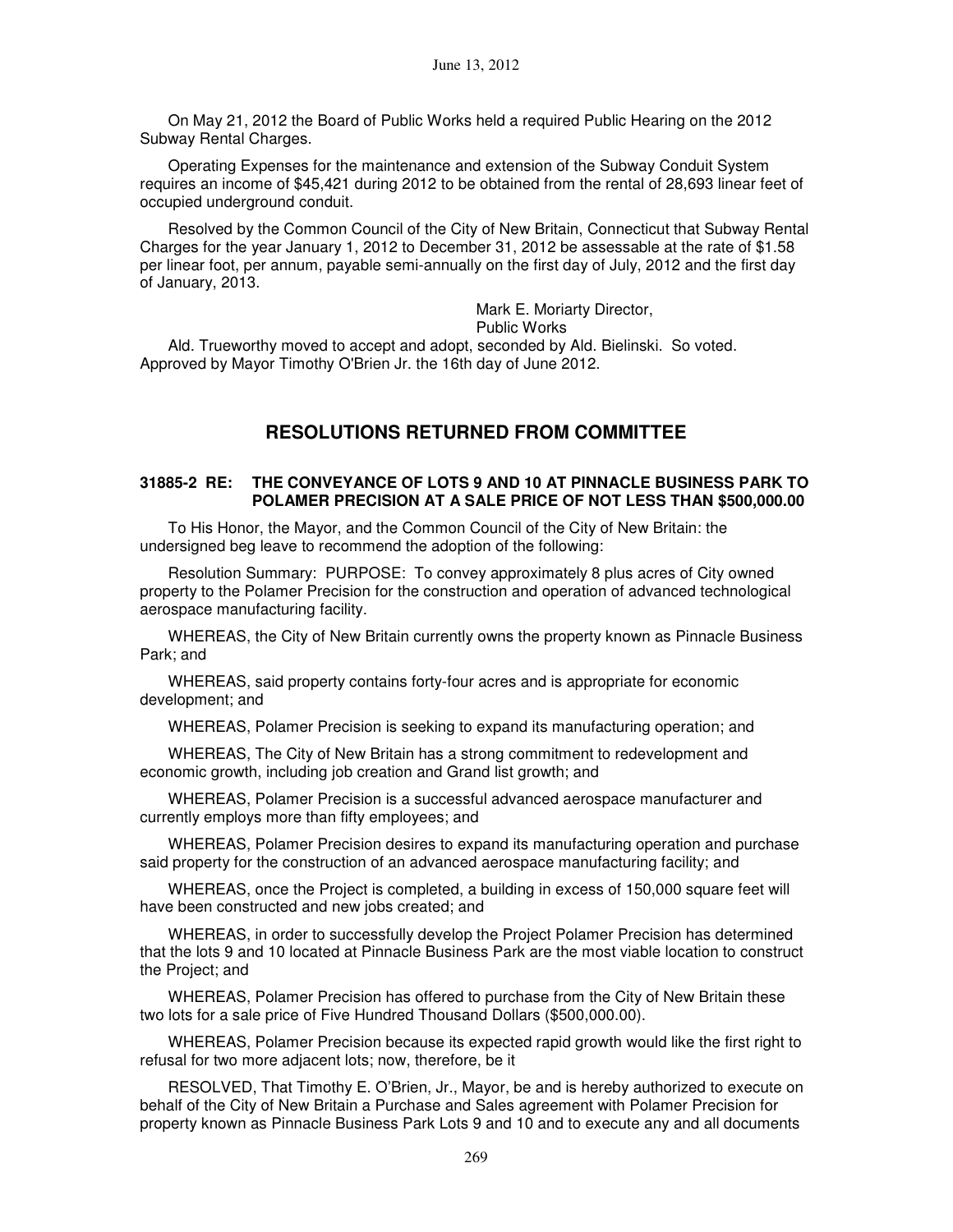necessary for the conveyance of said property in accordance with the terms of said agreement at a sale price of not less than Five Hundred Thousand Dollars (\$500,000.00) and to provide a first right of refusal for Lot 8.

> Alderman Carlo Carlozzi, Jr. Alderman Michael Trueworthy Alderman David DeFronzo

Ald. Trueworthy moved to accept and adopt, seconded by Ald. Bielinski. So voted. Approved by Mayor Timothy O'Brien Jr. the 16th day of June 2012.

### **31886-2 RE: THE CONVEYANCE OF 80 GOLD STREET TO CONFECTIONERY ARTS INTERNATIONAL, LLC AT A SALE PRICE OF NOT LESS THAN \$35,000.00**

To His Honor, the Mayor, and the Common Council of the City of New Britain: the undersigned beg leave to recommend the adoption of the following:

WHEREAS, The City of New Britain is committed to business development and economic revitalization of the Broad Street area; and

WHEREAS, The City of New Britain Housing Site Development Agency owns a vacant lot located at 80 Gold Street; and

WHEREAS, Confectionery Arts International, LLC is a business established in 1997 and has been successfully operating in New Britain for approximately six (6) years; and

WHEREAS, Mark Czerczak is a Member of Confectionery Arts International, LLC; and

WHEREAS, Confectionery Arts International, LLC has currently twelve (12) employees that produce confectionary and bakery items including cake mixes, icings, filling and decorations; and

WHEREAS, Confectionery Arts International, LLC is looking to expand its business operation and hire additional employees and provide off street parking for its customers; and

WHEREAS, The City of New Britain has received a request for the purchase of this real property from Confectionery Arts International, LLC for a total of Thirty Five Thousand Dollars (\$35,000.00) and other valuable consideration; now, therefore, be it

RESOLVED, That Timothy E. O'Brien, Jr., Mayor, be and is hereby authorized to execute on behalf of the Housing Site Development Agency a Purchase and Sales agreement with Confectionery Arts International, LLC or an entity formed by its Member Mark Czerczak for the purpose of economic development of a bakery operation for the property known as 80 Gold Street and to execute any and all documents necessary for the conveyance of said property in accordance with the terms of said agreement at a sale price of not less than Thirty Five Thousand Dollars (\$35,000.00) and to retain an easement for public parking during emergency parking bans.

Alderman Michael W. Trueworthy

Ald. Trueworthy moved to accept and adopt, seconded by Ald. Bielinski. So voted. Approved by Mayor Timothy O'Brien Jr. the 16th day of June 2012.

### **31887-2 RE: THE CONVEYANCE OF 179 BROAD STREET TO CONFECTIONERY ARTS INTERNATIONAL, LLC AT SALE PRICE OF NOT LESS THAN \$25,000.00**

To His Honor, the Mayor, and the Common Council of the City of New Britain: the undersigned beg leave to recommend the adoption of the following:

WHEREAS, The City of New Britain is committed to business development and economic revitalization of the Broad Street area; and

WHEREAS, The City of New Britain owns a vacant lot located at 179 Broad Street; and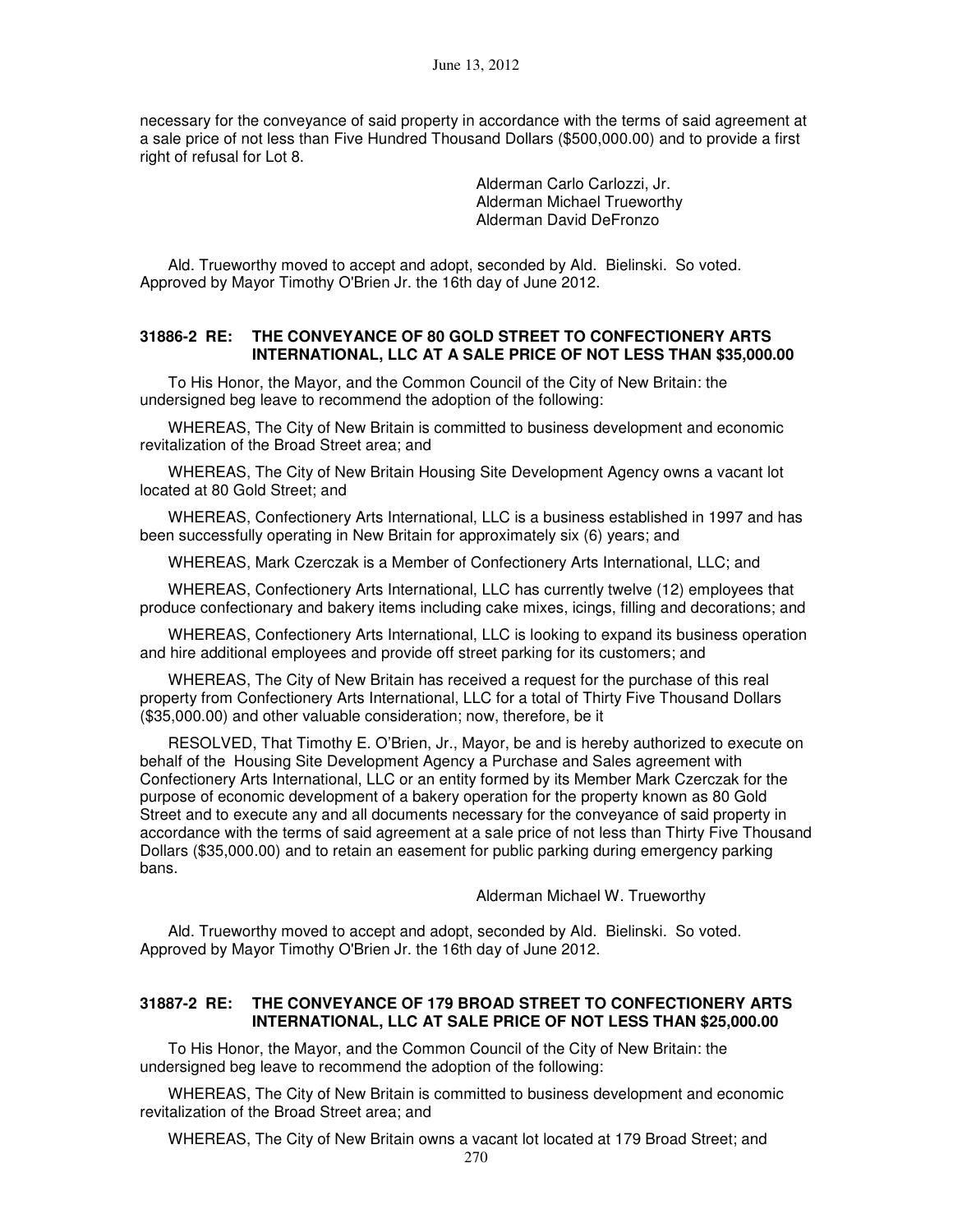WHEREAS, Confectionery Arts International, LLC is a business established in 1997 and has been successfully operating in New Britain for approximately six (6) years; and

WHEREAS, Mark Czerczak is a Member of Confectionery Arts International, LLC; and

WHEREAS, Confectionery Arts International, LLC has currently twelve (12) employees that produce confectionary and bakery items including cake mixes, icings, filling and decorations; and

WHEREAS, Confectionery Arts International, LLC is looking to expand its business operation and hire additional employees and provide off street parking for its customers; and

WHEREAS, The City of New Britain has received a request for the purchase of this real property from Confectionery Arts International, LLC for a total of Twenty Five Thousand Dollars (\$25,000.00) and other valuable consideration; now, therefore, be it

RESOLVED, That Timothy E. O'Brien, Jr., Mayor, be and is hereby authorized to execute on behalf of the City of New Britain Purchase and Sales agreement with Confectionery Arts International, LLC or an entity formed by its Member Mark Czerczak for the purpose of economic development of a bakery operation for the property known as 179 Broad Street and to execute any and all documents necessary for the conveyance of said property in accordance with the terms of said agreement at a sale price of not less than Twenty Five Thousand Dollars (\$25,000.00) and to retain an easement for public parking during emergency parking bans.

### Alderman Michael W. Trueworthy

Ald. Trueworthy moved to accept and adopt, seconded by Ald. Bielinski. So voted. Approved by Mayor Timothy O'Brien Jr. the 16th day of June 2012.

# **NEW BUSINESS**

# **RESOLUTIONS**

### **31915 RE: PROPOSED AMENDMENT TO SEC. 16-80 OF THE ORDINANCES REGARDING CARRYING CONCEALED WEAPONS**

To His Honor, the Mayor, and the Common Council of the City of New Britain: the undersigned beg leave to recommend the adoption of the following:

Resolution Summary: INTENT AND PURPOSE. To permit the carrying of any deadly or dangerous weapon.

BE IT ORDAINED BY THE COMMON COUNCIL OF THE CITY OF NEW BRITAIN that Article IV. Weapons Section 16-80 of the Code of Ordinances, City of New Britain, be amended as follows (inserted text appears in underline; deleted text appears in strikethrough; new sections begin with the word [new]):

Sec. 16-80. Carrying concealed weapons.

(a) No Any person shall be permitted to carry, or wear under his clothes, or conceal upon or about his person any deadly or dangerous weapon including, but not limited to any pistol or revolver, dagger, metal knuckles, razor, sling-shot, blackjack, sword or canegun. The provisions of this paragraph shall not apply to any person who is found with any such weapon or implement concealed upon his person while lawfully removing his household goods or effects from one place to another, or from one residence to another, nor to any person while actually and peaceably engaged in carrying any such weapon or implement from his place of abode or business to a place or person where or by whom such weapon or implement is to be repaired, or while actually and peaceably returning to his place of abode or business with such weapon or implement after the same has been repaired.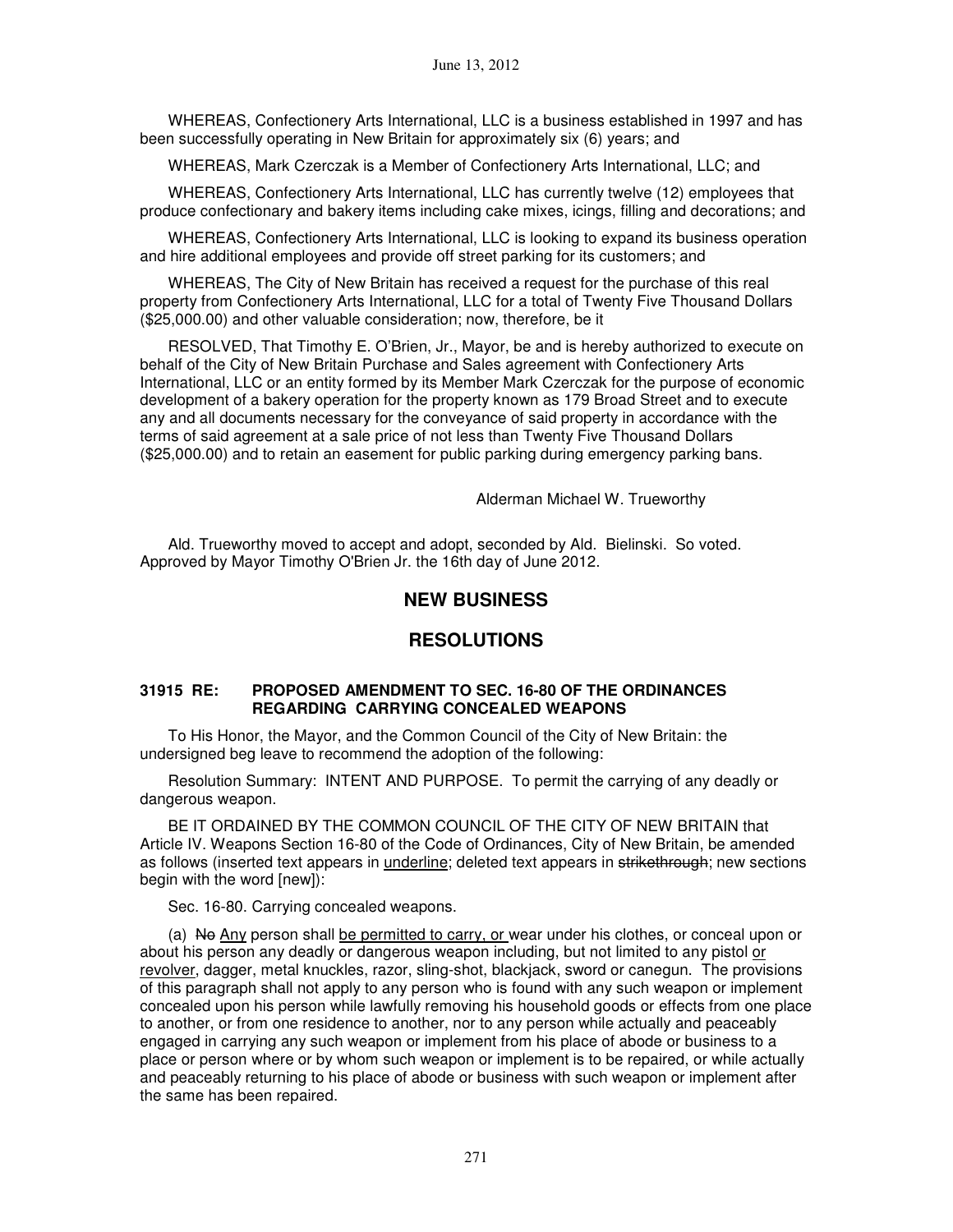(b) This section shall not apply to any law enforcement officer in the discharge of his duty. (Code 1970, §15-12)

#### Alderman Wilfredo Pabon

Ald. Pabon moved to accept and refer to the Committee on Adminiswtration, Finance and Law, seconded by Ald. Giantonio. So voted. Approved by Mayor Timothy O'Brien Jr. the 16th day of June 2012.

#### **31902 RE: STATE AND FEDERAL FUNDS TO THE HEALTH DEPT. CONTINUED THRU JUNE 30, 2017 – PREVENTION OF SEXUALLY TRANSMITTED DISEASES**

To His Honor, the Mayor, and the Common Council of the City of New Britain: the undersigned beg leave to recommend the adoption of the following:

Program Objective: minimizing the risk of spreading sexually transmitted diseases through awareness, identification, treatment and intervention. Grant funded personnel perform services within the Health Department and throughout the City of New Britain in order to promulgate the program plan. The initial year of grant funding was July 1980.

Local Program Operation Department: Health, under the supervision of the Director.

Resolution Purpose: to provide notification that the grant has been continued through June 30, 2017, and to approve receipt of funding.

WHEREAS, the control of sexually transmitted diseases remains a core public health function in the City of New Britain and

WHEREAS; the New Britain Board of Health runs a Sexual Health Center which has conducted prevention and control programs for sexually transmitted diseases (STDs) for many years, and

WHEREAS; the State Department of Public Health has notified the City that funding comprised of State and Federal funds, is being provided at \$13,092 for fiscal year 2012-2013 due to this new arrangement THEREFORE BE IT

RESOLVED, that The Mayor be authorized to sign any necessary and appropriate agreements in order to secure the use of such funds for said program and BE IT FURTHER

RESOLVED, that the Special Revenue Fund, STD Control Program #2013-0004, be amended at this time for the purpose of recording all income and expenditure activity and reflect an authorized expenditure budget of \$13,092 and an anticipated income from the State of Connecticut of \$13,092 for fiscal year 07/01/012 through 06/30/13.

| Revenues:<br>280522126-4222 | FY 2012/13<br>St of CT    | \$  | 13,092.00 |
|-----------------------------|---------------------------|-----|-----------|
| Expenditures:               |                           |     |           |
| 280522126-5124              | <b>P/T Salaries</b>       | S   | 12,298.00 |
| 280522126-5231              | Medicare                  | \$  | 174.00    |
| 280522126-5876              | Administration            | \$  | 500.00    |
| 280522126-5810              | Fees & Membership         | \$  | 120.00    |
|                             | <b>Total Expenditures</b> | \$. | 13,092.00 |
|                             |                           |     |           |

Alderman Adam Platosz Alderman David Defronzo

Ald. Platosz moved to accept and adopt, seconded by Ald. Collins. Resolution adopted with Ald. Brown opposed. Approved by Mayor Timothy O'Brien Jr. the 16th day of June 2012.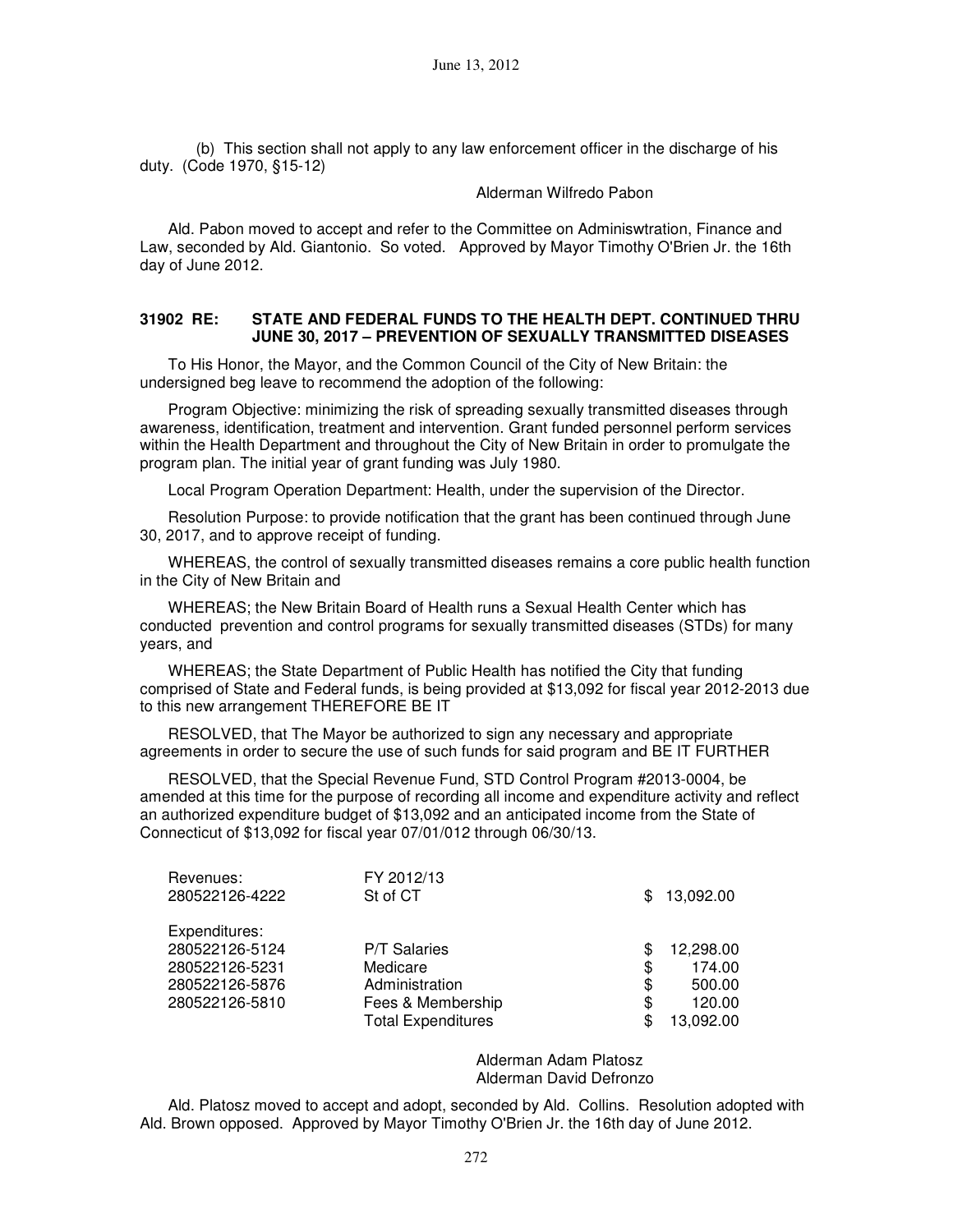### **31903 RE: APPROVAL OF SUBSTANTIAL AMENDMENT NO. 2 TO THE 2011 CONSOLIDATED PLAN – TRANSFER OF FUNDS TO LAS PERIAS HISPANAS PROGRAM**

To His Honor, the Mayor, and the Common Council of the City of New Britain: the undersigned beg leave to recommend the adoption of the following:

WHEREAS; the Human Resources Agency of New Britain, Inc. (HRA) operates the Las Perlas Hispanas Program which provides a senior center and other services for the elderly Hispanic community located at 18 Armistice Street within the Mount Pleasant and Bond Street Senior Housing sites; and

WHEREAS; due to lack of funding, the Las Perlas Hispanas Program is running at below optimum level, and the HRA submitted a request dated April 3, 2012, for Community Development Block Grant (CDBG) funds in the amount of \$8,000, in order to keep the Program operating through the end of FY 2011-2012 on June 30, 2012; and

WHEREAS; the Commission on Community and Neighborhood Development approved Substantial Amendment No. 2 to the 2011 Annual Consolidated Plan to provide \$8,000 for the Las Perlas Hispanas Program from the following CDBG activities:

| FY 2011 Special Needs Recreation | $$-5.000$ |
|----------------------------------|-----------|
| FY 2011 Washington Park Hoops    | $$-2.000$ |
| Contingency                      | $$-1.000$ |

NOW, THEREFORE, BE IT RESOLVED; that the Common Council of the City of New Britain approves Substantial Amendment No. 2 to the City of New Britain's 2011 Annual Consolidated Plan and authorizes Mayor Timothy E. O'Brien, Jr. to submit it to the U.S. Department of Housing and Urban Development and to execute an agreement with the Human Resources Agency of New Britain, Inc. for the Las Perlas Hispanas Program in the amount of \$8,000.

> Alderman Carlo Carlozzi, Jr. Alderman Lawrence J. Hermanowski Alderwoman Eva Magnuszewski

Ald. Magnuszewski moved to accept and adopt, seconded by Ald. Bielinski. So voted. Approved by Mayor Timothy O'Brien Jr. the 16th day of June 2012.

#### **31904 RE: APPROVAL OF ADDITION TO THE PROPOSAL LIST FOR THE 2012 NEIGHBORHOOD ASSISTANCE ACT PROGRAM**

To His Honor, the Mayor, and the Common Council of the City of New Britain: the undersigned beg leave to recommend the adoption of the following:

WHEREAS; a revision has been requested to the list of community programs eligible for investment by business firms under the 2012 Neighborhood Assistance Act Program that was approved by the Common Council on May 9, 2012;

NOW, THEREFORE, BE IT RESOLVED; that the Common Council of the City of New Britain hereby approves the following addition to the Proposal List for the 2012 Neighborhood Assistance Act Program:

| Proposal No. 15:       | Mutual Housing Association of Greater Hartford, Inc. |
|------------------------|------------------------------------------------------|
| Program Name:          | Affordable Housing in New Britain, CT                |
| NAA Funding Requested: | \$50,000                                             |
|                        |                                                      |

Alderman Carlo Carlozzi, Jr. Alderman Lawrence Hermanowski Alderwoman Eva Magnuszewski

Ald. Magnuszewski moved to accept and adopt, seconded by Ald. Collins. So voted. Approved by Mayor Timothy O'Brien Jr. the 16th day of June 2012.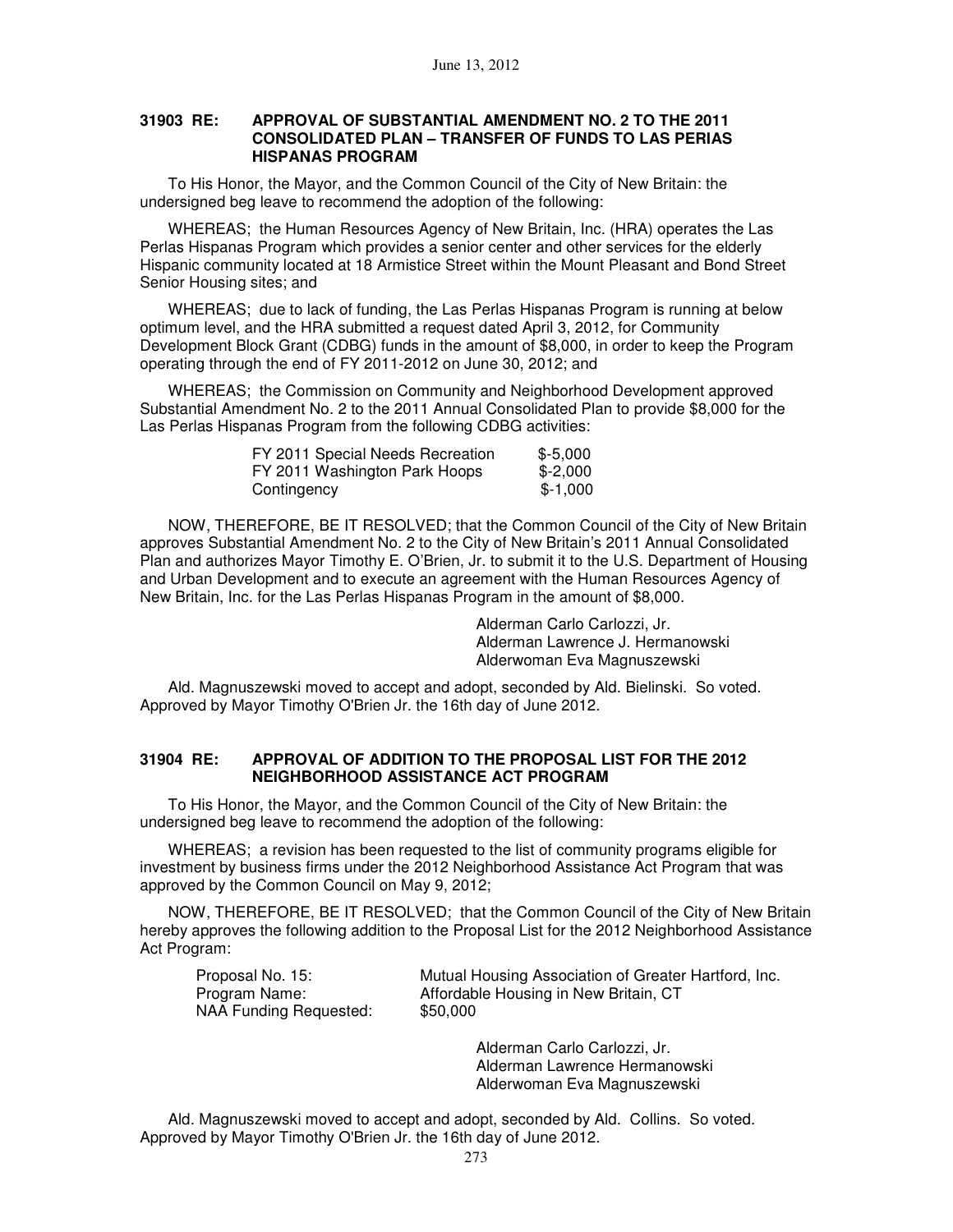### **31905 RE: ACCEPTANCE OF GRANT FUNDING FROM CONNECTICUT ASSOCIATION OF DIRECTORS OF HEALTH, INC. (CADH) IN THE AMOUNT OF \$19,000.00**

To His Honor, the Mayor, and the Common Council of the City of New Britain: the undersigned beg leave to recommend the adoption of the following:

WHEREAS; The Connecticut Association of Directors of Health, Inc. (CADH) has notified the New Britain Health Department that it is the recipient of a CADH Vaccination Billing Test Site grant, for the period commencing April 27,2012 to November 30, 2012.

Local Program Operation Department: Health, under the supervision of the Director.

Resolution Purpose: To approve the receipt of grant funding from CADH in the amount of \$19,000.

WHEREAS; CADH has been awarded funding to develop a plan for a statewide comprehensive billing system to capture reimbursement from public (Medicaid and Medicare) and private insurers in Connecticut

WHEREAS; the Health Department will utilize these funds to collect data from our current vaccination and billing practices, perform cost analysis for billing and pilot the reimbursement systems developed by CADH . NOW THEREFORE BE IT

RESOLVED, that the Mayor, Timothy O'Brien, be authorized to sign any necessary and appropriate agreements in order to secure the use of such funds. BE IT FURTHER

RESOLVED, that the monies in the amount of \$19,000 be appropriated within a special revenue fund as follows:

| .              |                           |           |
|----------------|---------------------------|-----------|
| 245522127-4222 | State of CT               | \$19,000  |
|                | <b>Total Revenue</b>      | \$19,000  |
| Expenditures:  |                           |           |
| 245522127-5121 | <b>Full Time Salaries</b> | \$13,144  |
| 245522127-5235 | Fringes                   | \$4,600   |
| 245522127-5611 | <b>Office Supplies</b>    | 256<br>ß. |
| 245522127-5740 | Equipment                 | \$1,000   |
|                | <b>Total Expenditures</b> | \$19,000  |
|                |                           |           |

Alderman Adam Platosz Alderman David DeFronzo

Ald. Platosz moved to accept and adopt, seconded by Ald. Magnuszewski. So voted. Approved by Mayor Timothy O'Brien Jr. the 16th day of June 2012.

#### **31906 RE: APPROVAL OF STATE DEPT. OF EDUCATION AFTER SCHOOL GRANT**

To His Honor, the Mayor, and the Common Council of the City of New Britain: the undersigned beg leave to recommend the adoption of the following:

#### Resolution Summary

Revenue:

Program Objective: This State Department of Education After School Grant provides comprehensive after school programming at two elementary schools (Gaffney and Jefferson Elementary). Students in grades three through five are targeted to attend the after school program from 3:00 p.m. to 5:45 p.m. The three major components of the after school program are academics, wellness, and parent involvement.

Initial Year of Grant Funding: July 1, 2011

Local Program Operation Department: Parks and Recreation, under the supervision of the Director.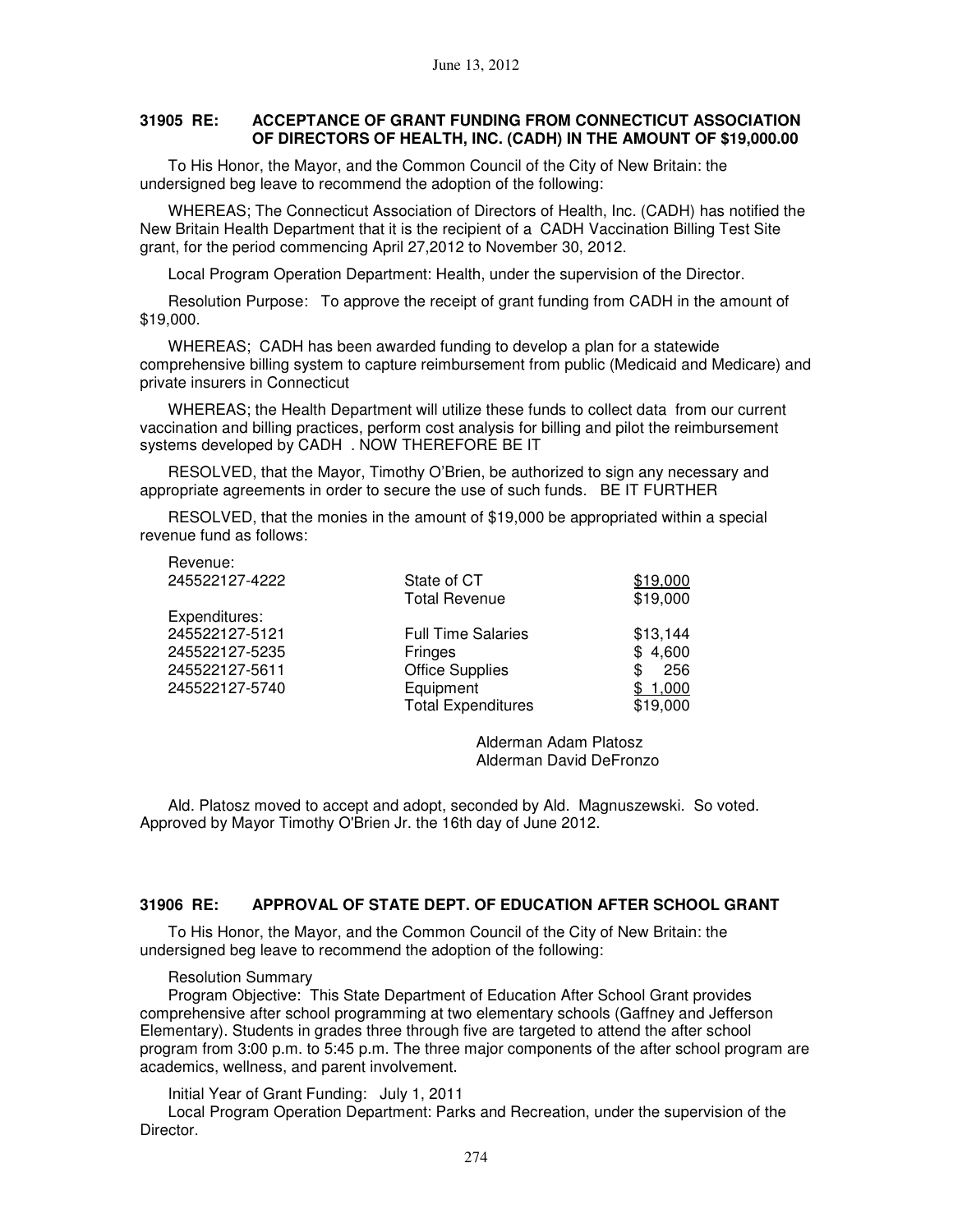Resolution Purpose: The Parks and Recreation Department is requesting approval of a State Department of Education After School Grant in the amount of \$119,071 for the first year of a two year grant. The Parks and Recreation Department is respectfully requesting that the Finance Department set up expenditures and revenue accounts.

WHEREAS, the City, through its Parks and Recreation Department, will be receiving a State Department of Education After School Grant for elementary school after school programs for a two year grant period, this being the first year. The total funding over two years is \$244,410. Funding has been granted for this program that will provide services such as individualized tutoring, service learning opportunities, recreational activities, and mentoring to city youth in a youth center environment, and

WHEREAS, the state will provide \$119,071 and the city will not be required to provide a cash match, and

WHEREAS, the State Department of Education After School Grant monies will pay for all program costs including personnel and administrative costs associated with the proposed programming strategy for the period of July 1, 2011, through June 30, 2012, and therefore, be it

RESOLVED, that the amount of \$119,071 be appropriated in the City's special revenue fund account structure in accordance with the requirements of the grantor agency. The account number has been established by the Finance Director, then it be further

RESOLVED, that the Finance Department is authorized to enter into agreement with required consultants specified by the State of Connecticut Department of Education for evaluation, computerization, and training purposes, fully funded by the grant money, NOW, THEREFORE BE IT

RESOLVED, that the Common Council authorizes Mayor Tim O'Brien to sign appropriate documents required for this grant.

| 237420124-4222 | Revenue - State of CT          | \$        | 119,071 |
|----------------|--------------------------------|-----------|---------|
| 237420124-5121 | Salaries                       | \$        | 27,166  |
| 237420124-5124 | <b>Part-time Salaries</b>      | \$        | 57,027  |
| 237420124-5220 | MERF                           | \$        | 827     |
| 237420124-5227 | Worker's Comp                  | \$        | 156     |
| 237420124-5228 | Health/Life Insurance          | \$        | 150     |
| 237420124-5231 | Medicare                       | \$        | 393     |
| 237420124-5611 | <b>Office Supplies</b>         | \$        | 750     |
| 237420124-5412 | Telecommunications             | \$        | 1,000   |
| 237420124-5659 | <b>Supplies</b>                | \$        | 7,500   |
| 237420124-5540 | Advertising and Printing       | \$        | 500     |
| 237420124-5440 | Rental and Leasing of Property | \$        | 21,614  |
| 237420124-5352 | Data Processing                | \$        | 988     |
| 237420124-5436 | <b>Equipment Maintenance</b>   | \$        | 250     |
| 237420124-5810 | Fees, Memberships, Conferences | <u>\$</u> | 750     |
|                | <b>Total Expenditures</b>      | \$        | 119,071 |

Alderwoman Shirley Black Alderwoman Eva Magnuszewski

Ald. Black moved to accept and adopt, seconded by Ald. Magnuszewski. So voted. Approved by Mayor Timothy O'Brien Jr. the 16th day of June 2012.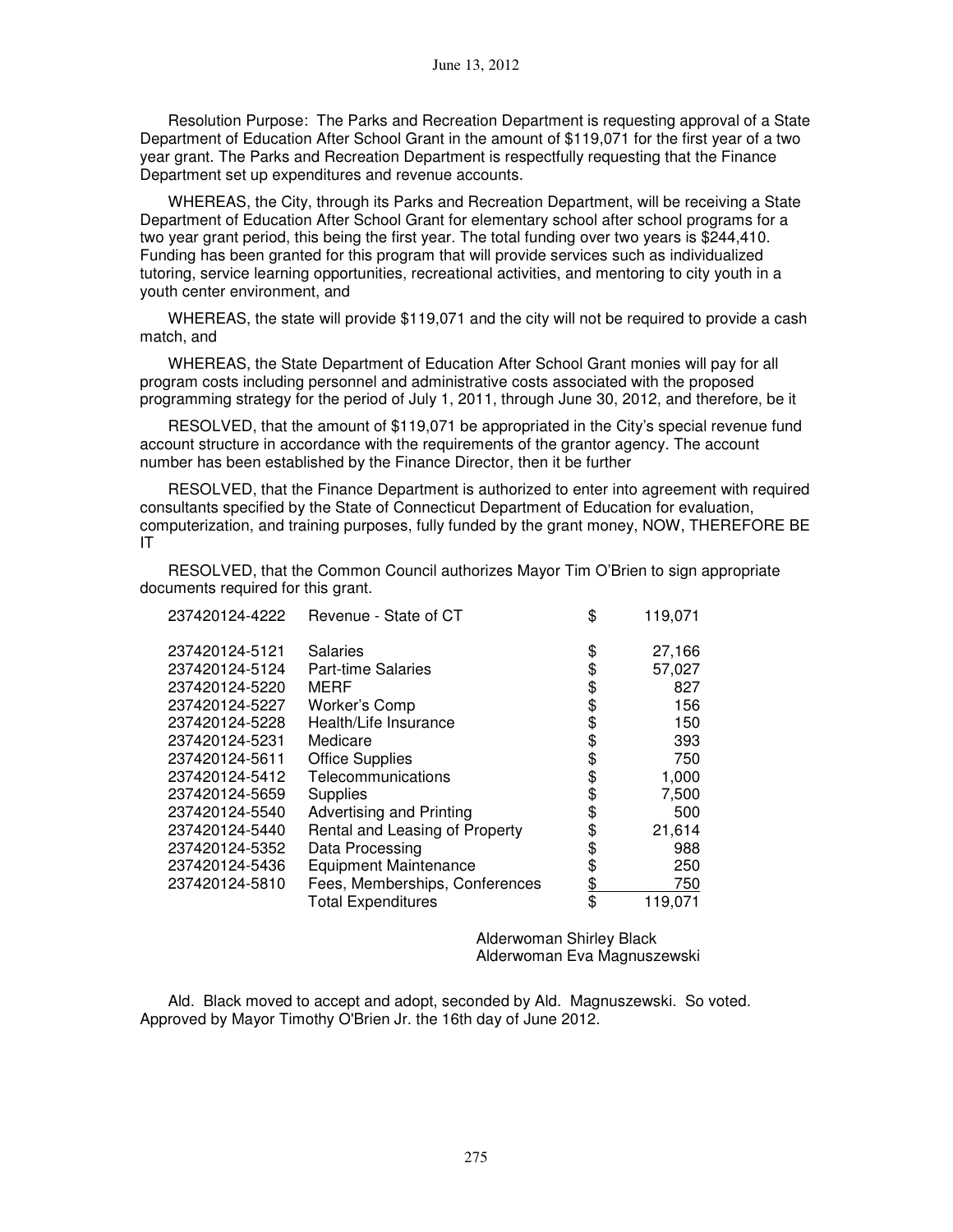### **31907 RE: FUNDS FOR THE HEALTH DEPARTMENT'S EARLY DETECTION SKIN SCREENING PROGRAM**

To His Honor, the Mayor, and the Common Council of the City of New Britain: the undersigned beg leave to recommend the adoption of the following:

Program Objective: To provide a community based outreach screening and education program to seniors in New Britain, whom otherwise may not receive these services. A local dermatologist will conduct skin cancer screenings and Health Departments nurses will provide skin cancer education and prevention programs at the New Britain Senior Center.

Local Program Operation Department: Health, under the supervision of the Director.

WHEREAS; The New Britain Health Department is committed to providing education and prevention activities for City seniors

WHEREAS; The North Central Area Agency on Aging (NCAAA) has made available an additional \$1,167 of Title III-D funds for the Health Department's Early Detection Skin Screening Program for a total of \$4,667 THEREFORE BE IT

RESOLVED, that The Mayor is authorized to sign any necessary and appropriate agreements in order to secure the use of such funds for said program. This approval may be so indicated by the Town Clerk signing and attesting to this resolution; and BE IT FURTHER

RESOLVED, that the monies in the amount be appropriated within a special revenue fund as follows:

| Revenues:<br>234522107-4512     | NCAAA Revenue - Donation<br><b>Total Revenue</b> | \$1,167<br>\$1,167 |
|---------------------------------|--------------------------------------------------|--------------------|
| Expenditures:<br>234522107-5331 | <b>Professional Services</b>                     | \$1,167            |
|                                 | <b>Total Expenditures</b>                        | \$1,167            |
|                                 |                                                  |                    |

Alderman Adam Platosz Alderman David DeFronzo

Ald. Platosz moved to accept and adopt, seconded by Ald. Magnuszewski. So voted. Approved by Mayor Timothy O'Brien Jr. the 16th day of June 2012.

## **31908 RE: WATER RATES – OUT OF TOWN SURCHARGE EXEMPTIONS**

To His Honor, the Mayor, and the Common Council of the City of New Britain: the undersigned beg leave to recommend the adoption of the following:

Overview: On Tuesday, February 7, 2012, at a regular meeting of the Board of Water Commissioners approved an amendment to the FY 2012-2013 water rates so that Berlin and Kensington customers would be exempt from the out-of-town surcharge, and a revision to the rate sheet so that the Bristol Water Department would be exempt from the peak use surcharge as in accordance with Resolution #31534.

Whereas, the City of New Britain Water Department charges a peak use surcharge for all metered services which use equal to or more than 350,000 cubic feet for the four month meter reading cycle period from May 20 to September 20. When the daily average water use for the period of May 20 and September 20 total 3,000 cubic feet or greater, the average daily water use shall be compared to the previous average daily water use for the water reading cycle period of October 20 to February 20, and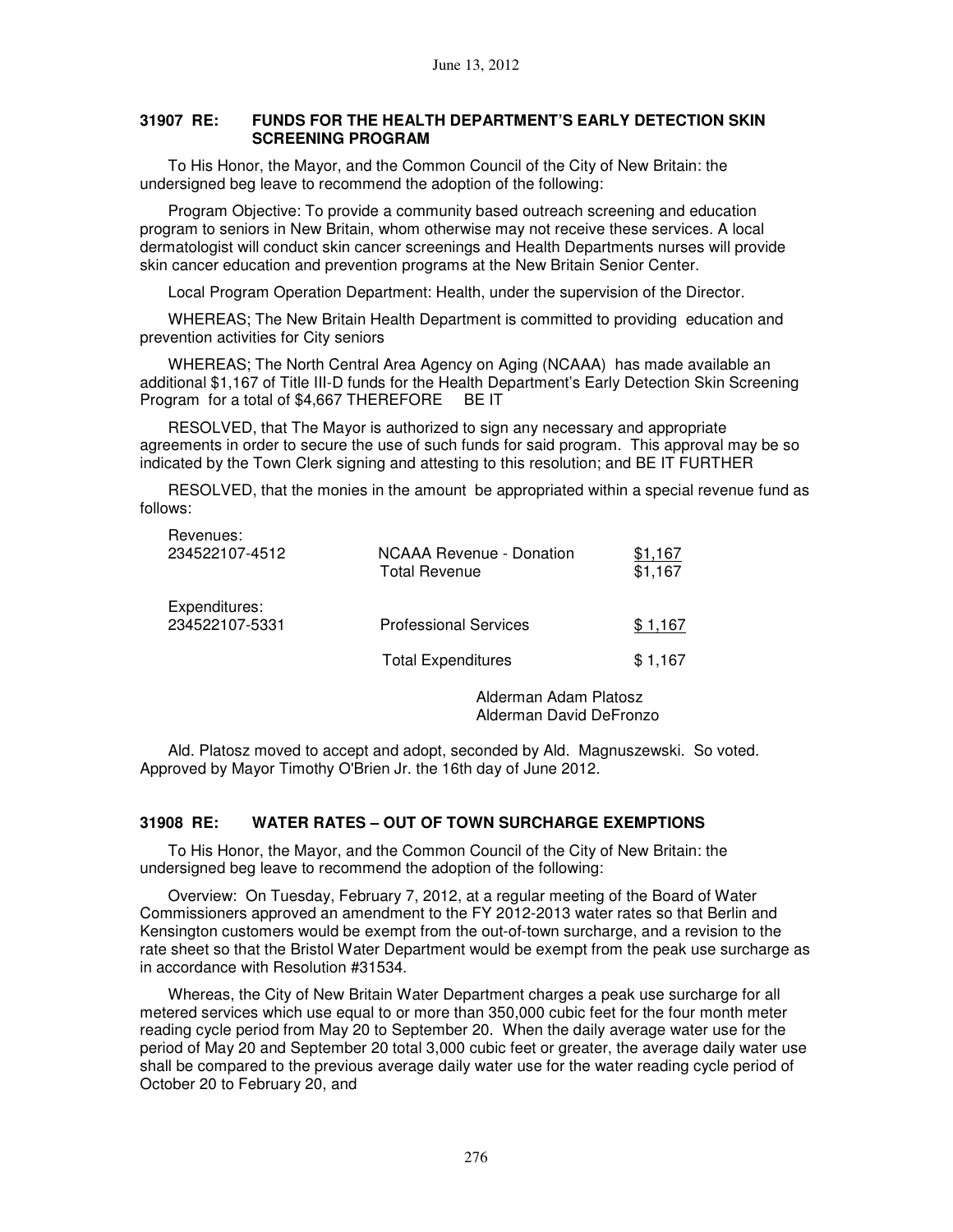Whereas, the Board of Water Commissioners approved Item #7 from their February 7, 2012 Regular Meeting which called for an exemption to the out-of-town surcharge for Berlin customers and Kensington customers.

Whereas, the City of New Britain Water Department charges a seventy percent (70%) out-oftown surcharge for all their out of town customers, and

Whereas, in accordance with Resolution #31534, Sale of Excess Water Agreement with the City of Bristol, which was adopted on 8/10/2011 and calls for a 10 year agreement of 175,000 gallons of water per day and no peak use surcharge to the City of Bristol, and

Whereas, the Board of Water Commissioners also approved with Item #7 from their February 7, 2012 Regular Meeting that the FY 2012-2013 water rate sheet be revised to state that the City of Bristol is exempt from the peak use surcharge, and

Therefore, Be it Resolved, that for the purposes of the fiscal year 2012-2013 water rates, the Berlin and Kensington water customers be exempt from the out-of-town surcharge, as well as the FY 2012-2013 water rate sheet be revised to state the Bristol Water Department is exempt from the peak use surcharge.

> Alderman Lawrence Hermanowski Common Council Liaison Water Department

Alderman Adam Platosz Common Council Liaison Water Department

Ald. Platosz moved to accept and adopt, seconded by Ald. Magnuszewski. So voted. Approved by Mayor Timothy O'Brien Jr. the 19th day of June 2012.

### **31909 RE: BUDGET TRANSFER – NON-PUBLIC SCHOOL TEXTBOOK PURCHASES - \$30,000**

To His Honor, the Mayor, and the Common Council of the City of New Britain: the undersigned beg leave to recommend the adoption of the following:

Overview: The purpose of this resolution is to set aside money for the purchase of non-public school textbooks. The City has done this in years past and would like to continue to do this for FY 12.

Whereas, the City of New Britain would like to set up a \$30,000 budget in the General Fund for the specific purpose of purchasing non-public school textbooks. In prior fiscal years, nonpublic schools have presented the City with invoices for textbooks and the City has paid the publishers directly, and

Whereas, the FY 2011-2012 Damage Claims account (001625105-5526) has monies available within its account for the purchase of non-public school textbooks, and

From:

Therefore, Be it Resolved, that monies be transferred within the FY 2011-2012 General Fund Budget for this purpose as follows:

| <b>FIUIII.</b><br>001625105-5526 | Damage Claims         | 30.000 |
|----------------------------------|-----------------------|--------|
| To:<br>001729004-5646            | Textbook Loan Program | 30,000 |

Alderman Michael W. Trueworthy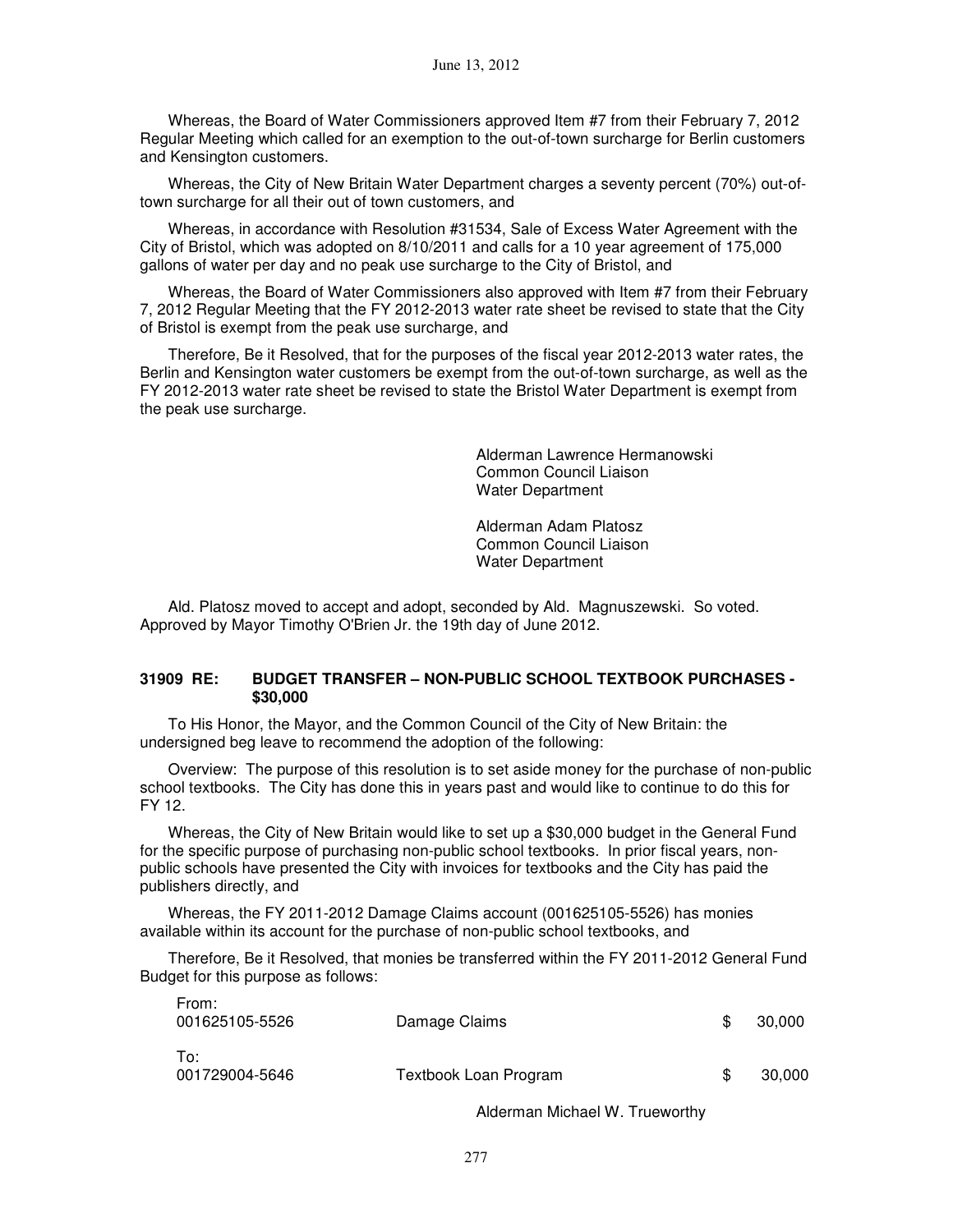Ald. Trueworthy moved to accept and adopt, seconded by Ald. Bielinski. So voted. Approved by Mayor Timothy O'Brien Jr. the 16th day of June 2012.

#### **31888-1 RE: BUDGET TRANSFER \$22,625 – PURCHASE OF PROPERTY AT 608-626 MAIN STREET**

To His Honor, the Mayor, and the Common Council of the City of New Britain: the undersigned beg leave to recommend the adoption of the following:

Overview: On Wednesday, May 23, 2012, the City of New Britain Common Council passed Item #31888, which called for the City to purchase the parcel of land located at 608-626 Main Street. This resolution is for administrative purposes to move budgeted money from 001625105- 5526 Damage Claims to 001625101-5710 Land Acquisitions for \$22,625 in order to proceed with the closing of the land purchase.

Whereas, Common Council passed Item #31888 to purchase the parcel of land located at 608-626 Main Street for a sum not to exceed Twenty Two Thousand Dollars (\$22,000). In addition to this, the City of New Britain incurred \$625.00 for professional services rendered with a title search and title insurance policy, and

Whereas, the FY 2011-2012 Damage Claims account (001625105-5526) has monies available within its account for the purchase price and professional services associated with this land acquisition, and

Therefore, Be it Resolved, that monies be transferred within the FY 2011-2012 General Fund Budget for this purpose as follows:

| From:<br>001625105-5526 | Damage Claims    | 22.625 |
|-------------------------|------------------|--------|
| To:<br>001625101-5710   | Land Acquisition | 22.625 |

Alderwoman Eva Magnuszewski Alderman Adam Platosz Alderman J. Tobias Freeman

Ald. Magnuszewski moved to accept and adopt, seconded by Ald. Platosz. So voted. Approved by Mayor Timothy O'Brien Jr. the 16th day of June 2012.

### **31910 RE: BUDGET AMENDMENT – POLICE DEPARTMENT - \$287,362 FOR PURCHASE OF COMMAND POST VEHICLE**

To His Honor, the Mayor, and the Common Council of the City of New Britain: the undersigned beg leave to recommend the adoption of the following:

WHEREAS, the Drug Investigation Fund is an existing special revenue fund to which most revenue is credited as the result of the Federal/State of Connecticut drug asset forfeiture program, the greatest share of the proceeds from which are returned to Police Departments for use in drug control strategy, and

WHEREAS, the purpose of this resolution is to formally allocate funds that have accumulated in the Drug Investigation fund to purchase a Command Post Vehicle from Farber Specialty Vehicles, and

WHEREAS, Farber Specialty Vehicles is on the GSA pricing schedule as an authorized vendor, no bid is needed, and

WHEREAS, there are sufficient funds in the Drug Investigation Fund to purchase this Command Post Vehicle at no cost to the City, THEREFORE BE IT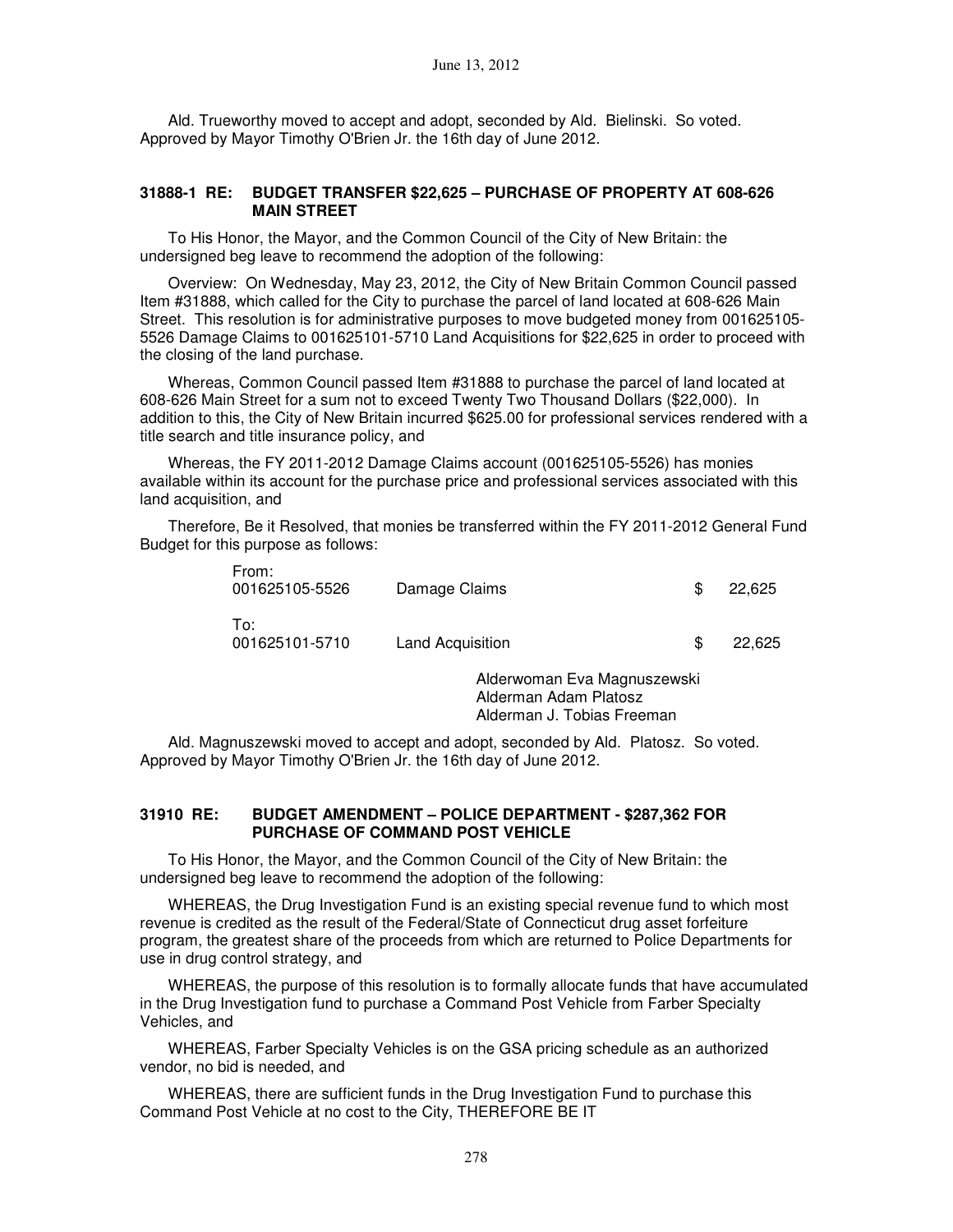RESOLVED, that a budget amendment in the Drug Investigation Fund to formally appropriate funds accumulated in that fund be made as follows:

|                        |                      | Drug Investigation Fund                                                                                                                                                                                                                                  |           |
|------------------------|----------------------|----------------------------------------------------------------------------------------------------------------------------------------------------------------------------------------------------------------------------------------------------------|-----------|
| Increase Revenue:      | Fund Balance Federal |                                                                                                                                                                                                                                                          | \$287,362 |
| 289211128-4223         | Total                |                                                                                                                                                                                                                                                          | \$287,362 |
| Increase Expenditures: | Equipment            |                                                                                                                                                                                                                                                          | \$287,362 |
| 289211128-5740         | Total                |                                                                                                                                                                                                                                                          | \$287,362 |
|                        |                      | Ald. Suzanne Bielinski - Police Liaison<br>Ald. Carlo Carlozzi, Jr. - Police Liaison<br>Ald. Roy Centeno - Police Liaison<br>Ald. Lawrence Hermanowski- Police Liaison<br>Ald. Wilfredo Pabon - Police Liaison<br>Ald. Emmanuel Sanchez - Police Liaison |           |

Ald. Bielinski moved to accept and adopt, seconded by Ald. Trueworthy. So voted. Approved by Mayor Timothy O'Brien Jr. the 16th day of June 2012.

### **31911 RE: BUDGET AMENDMENT – P0LICE DEPARTMENT DRUG INVESTIGATION FUND \$180,000**

To His Honor, the Mayor, and the Common Council of the City of New Britain: the undersigned beg leave to recommend the adoption of the following:

WHEREAS, the Drug Investigation Fund is an existing special revenue fund to which most revenue is credited as the result of the Federal/State of Connecticut drug asset forfeiture program, the greatest share of the proceeds from which are returned to Police Departments for use in drug control strategy, and

WHEREAS, the purpose of this resolution is to formally allocate funds that have accumulated in the Drug Investigation fund and establish an approved budget for FY 2012/2013, THEREFORE BE IT

RESOLVED, that a budget amendment in the Drug Investigation Fund to formally appropriate funds accumulated in that fund be made as follows:

### Drug Investigation Fund

| Increase Revenue:      | <b>Fund Balance Federal</b>   |                                                                                                                                                                                                                | \$180,000 |
|------------------------|-------------------------------|----------------------------------------------------------------------------------------------------------------------------------------------------------------------------------------------------------------|-----------|
| 289211128-4223         | Total                         |                                                                                                                                                                                                                | \$180,000 |
| Increase Expenditures: | Overtime                      |                                                                                                                                                                                                                | \$25,000  |
| 289211128-5122         | <b>Investigations Expense</b> |                                                                                                                                                                                                                | \$25,000  |
| 289211128-5335         | Equipment                     |                                                                                                                                                                                                                | \$130,000 |
| 289211128-5740         | Total                         |                                                                                                                                                                                                                | \$180,000 |
|                        |                               | Ald. Suzanne Bielinski - Police Liaison<br>Ald. Carlo Carlozzi, Jr. - Police Liaison<br>Ald. Roy Centeno - Police Liaison<br>Ald. Lawrence Hermanowski- Police Liaison<br>Ald. Wilfredo Pabon - Police Liaison |           |

Ald. Emmanuel Sanchez - Police Liaison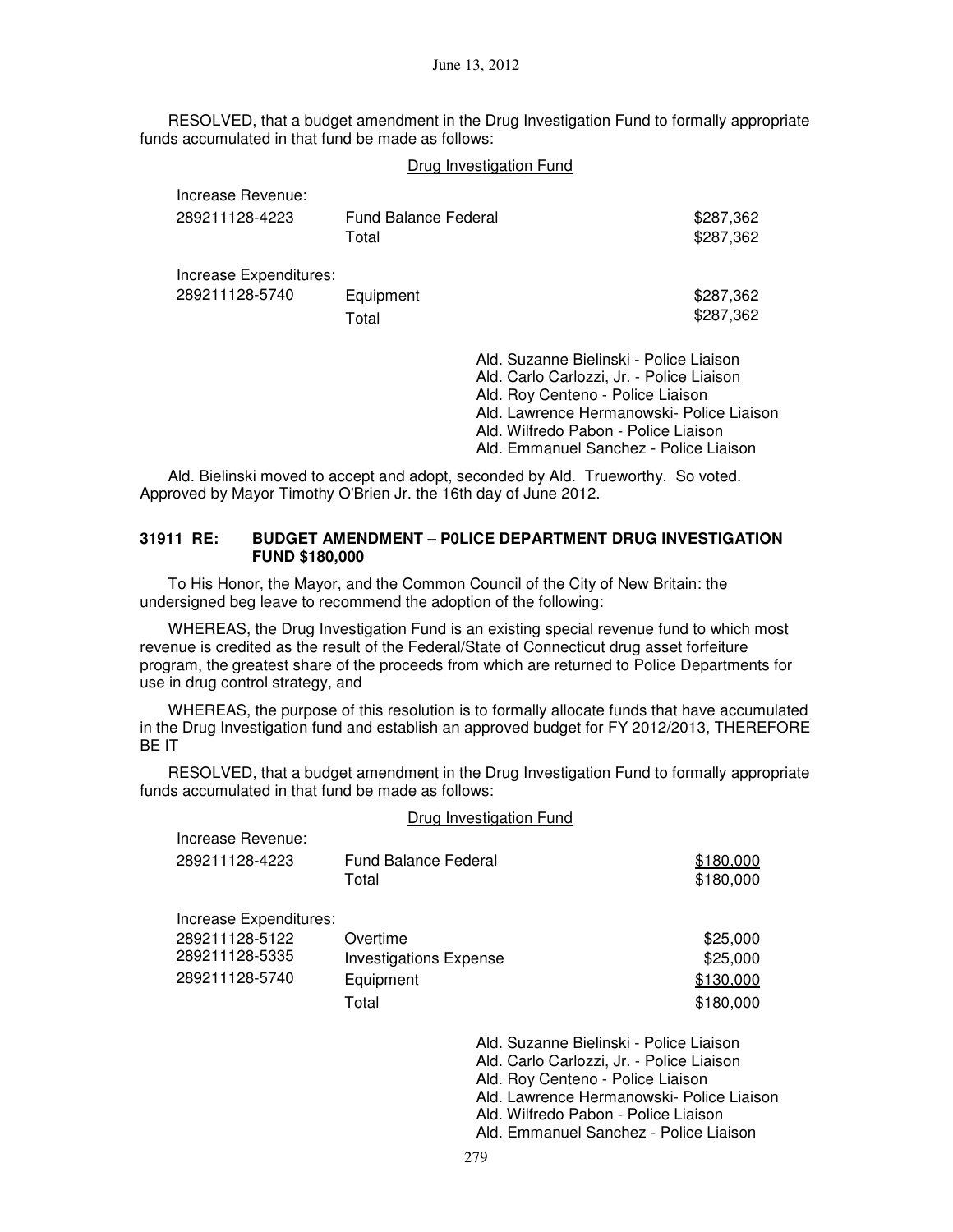Ald. Bielinski moved to accept and adopt, seconded by Ald. Pabon. So voted. Approved by Mayor Timothy O'Brien Jr. the 16th day of June 2012.

#### **31912 RE: BITUMINOUS PAVING AND MILLING OF CITY STREETS**

To His Honor, the Mayor, and the Common Council of the City of New Britain: the undersigned beg leave to recommend the adoption of the following:

WHEREAS, The State of Connecticut went out for public bid for Bituminous Paving and Bituminous Material and awarded the contracts, State of Connecticut's Contract #11PSX0361 and #11PSX0366, respectively, to the lowest bidders in March 2012; and

WHEREAS, State of Connecticut's Contract #10PSX0273 for the Milling of City Streets will expire in December, 2012; and

WHEREAS, The Public Works Department has historically used the State of Connecticut's contract pricing in accordance with the City's Code of Ordinances, Chapter 2, Article VIII, Division 1 Sections 2-538 (a) and (b), taking advantage of the low bid prices associated with these contracts; and

WHEREAS, The Public Works Department would like to schedule their street paving projects with companies who can meet the low bid pricing of the companies that were awarded the State of Connecticut's Bituminous Paving, Bituminous Material, and Milling Contracts; and

WHEREAS, By the Public Works Department scheduling their street paving projects with the companies who can meet the lowest bids to the State of Connecticut it will assure that the City's street paving projects will begin early in the season; and

WHEREAS, funding for the milling and paving of City Streets is in account number 0082950302-5454, therefore, be it

RESOLVED, that the Public Works Department is hereby authorized to schedule with the companies who can meet the lowest bid prices of the Bituminous Paving, Bituminous Material and Milling under the Contracts for the State of Connecticut's Cooperative Program for the milling and paving of City streets for 2012.

> Alderwoman Tonilynn Collins Alderwoman Eva Magnuszewski Alderman Carlo Carlozzi, Jr. Alderman Wilfredo Pabon Alderman Emmanuel Sanchez

Ald. Pabon moved to accept and adopt, seconded by Ald. Collins. So voted. Approved by Mayor Timothy O'Brien Jr. the 22th day of June 2012.

#### **31913 RE: STATE HOMELAND SECURITY GRANT PROGRAM**

To His Honor, the Mayor, and the Common Council of the City of New Britain: the undersigned beg leave to recommend the adoption of the following:

WHEREAS, the Connecticut Department of Emergency Management and Homeland Security (DEMHS) is the designated recipient and State Administrative Agency (SAA) of the United States Department of Homeland Security for Federal Fiscal Year 2010 State Homeland Security Grant Program (SHSGP), Grant Number 2010-SS-T0-0020, composed of the following programs: Metropolitan Medical Response System (MMRS); Citizen Corps Program (CCP), Urban Area Security Initiative (UASI) and

WHEREAS, the Emergency Management and Homeland Security Coordinating Council has approved the allocation formula for grant funds available under such programs as the SHSGP, MMRS, CCP, and UASI Grants and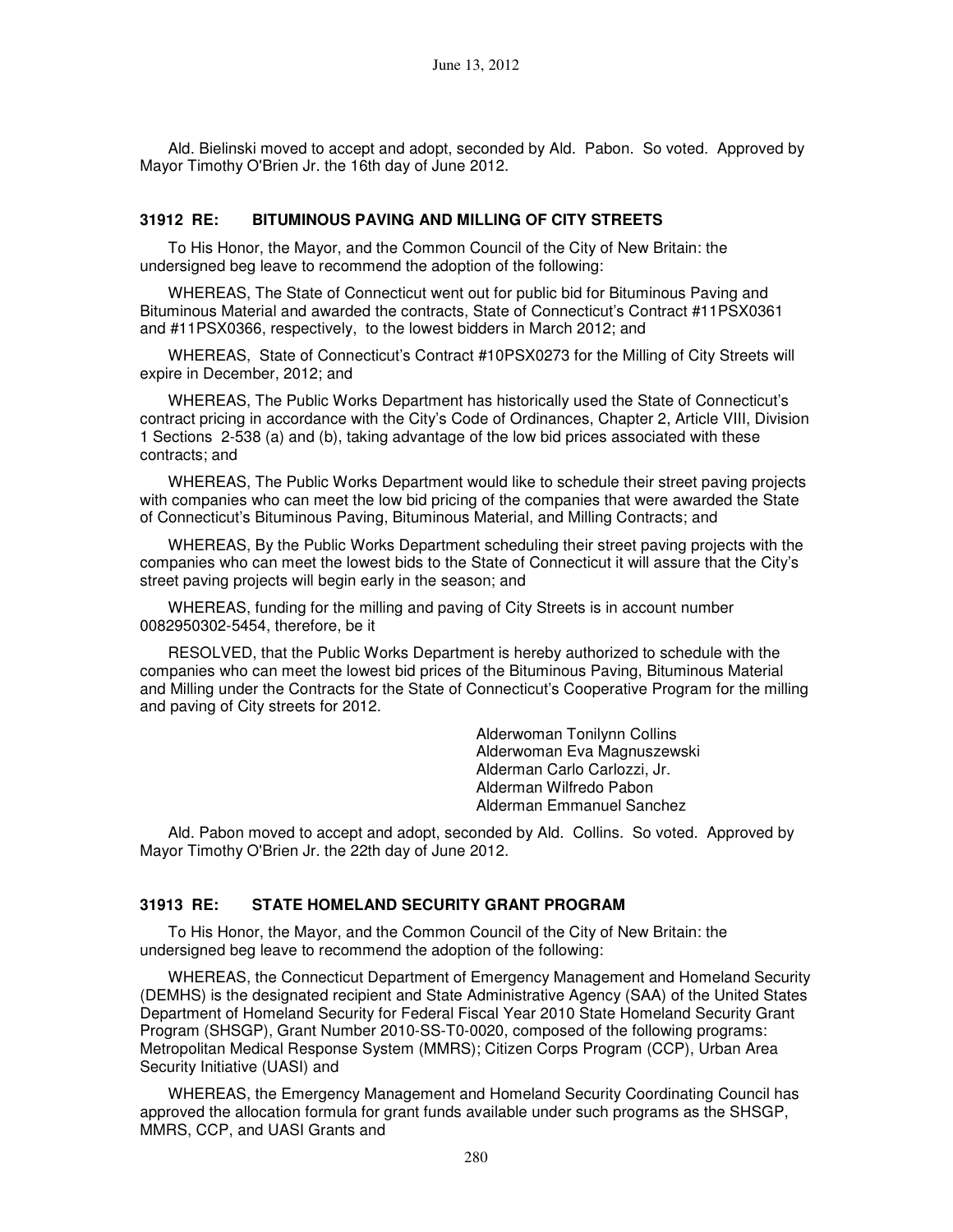WHEREAS, DEMHS is retaining pass-through funds from SHSGP Grant Number 2010-SS-T0-0020 in the total amount of \$2,496,216 on behalf of local units of government, for the following six regional set-aside projects designed to benefit the state's municipalities:

- a. Expanded Regional Collaboration;
- b. Connecticut Intelligence/Fusion Center/Critical Infrastructure;
- c. CBRNE Detection/IED Attack Deterrence;
- d. Medical Preparation and Response;
- e. Public Outreach and Preparedness; and
- f. NIMS/ICS Training and Exercise and

WHEREAS, DEMHS – in coordination and cooperation with the municipalities located within DEMHS Region 3, including New Britain – has created, and established bylaws for the Region 3 Regional Emergency Planning Team (REPT), a multi-disciplinary, multi-jurisdictional regional group to facilitate planning and resource coordination within DEMHS Region 3 and

WHEREAS, the City of New Britain also agrees to allow CRCOG to provide financial and programmatic oversight of the Federal Fiscal Year 2010 regional allocation not included in the six regional set-aside projects and

WHEREAS, such funds will be applied to specific projects developed and approved by the Region 3 REPT and DEMHS. New Britain also agrees to allow CRCOG to provide financial and programmatic oversight of the Federal Fiscal Year 2010 Urban Area Security Initiative (UASI) allocations targeted for municipalities in DEMHS Region 3 and

WHEREAS, the Region 3 REPT has been established to foster regional collaboration and mutual aid through, among other things, collaborative plan development, resource sharing and coordination and

WHEREAS, CRCOG has agreed to operate as the fiscal agent for the federal SHSGP grants awarded to DEMHS Region 3 for Federal Fiscal Year 2010 and CRCOG has also agreed to operate as the fiscal agent for the federal UASI grant funds awarded to DEMHS Region 3 for Federal Fiscal Year 2010.

RESOLVED; that the City of New Britain Common Council may enter into with and deliver to the State of Connecticut Department of Emergency Management and Homeland Security any and all documents which it deems to be necessary or appropriate; and BE IT FURTHER

RESOLVED; that Timothy E. O'Brien, Mayor of the City of New Britain, is authorized and directed to execute and deliver any and all documents on behalf of the City of New Britain Common Council and to do and perform all acts and things which he deems to be necessary or appropriate to carry out the terms of such documents, including, but not limited to, executing and delivering all agreements and documents contemplated by such agreements.

> Alderwoman Suzanne Bielinski Alderwoman Eva Magnuszewski Alderman Roy Centeno

Ald. Bielinski moved to accept and adopt, seconded by Ald. Magnuszewski. So voted. Approved by Mayor Timothy O'Brien Jr. the 16th day of June 2012.

## **31914 RE: THE ESTABLISHMENT OF A HUMANE COMMISSION**

To His Honor, the Mayor, and the Common Council of the City of New Britain: the undersigned beg leave to recommend the adoption of the following:

WHEREAS; there is a need to establish a Humane Commission in the City of New Britain in order to resolve animal problems throughout the City; NOW, THEREFORE, BE IT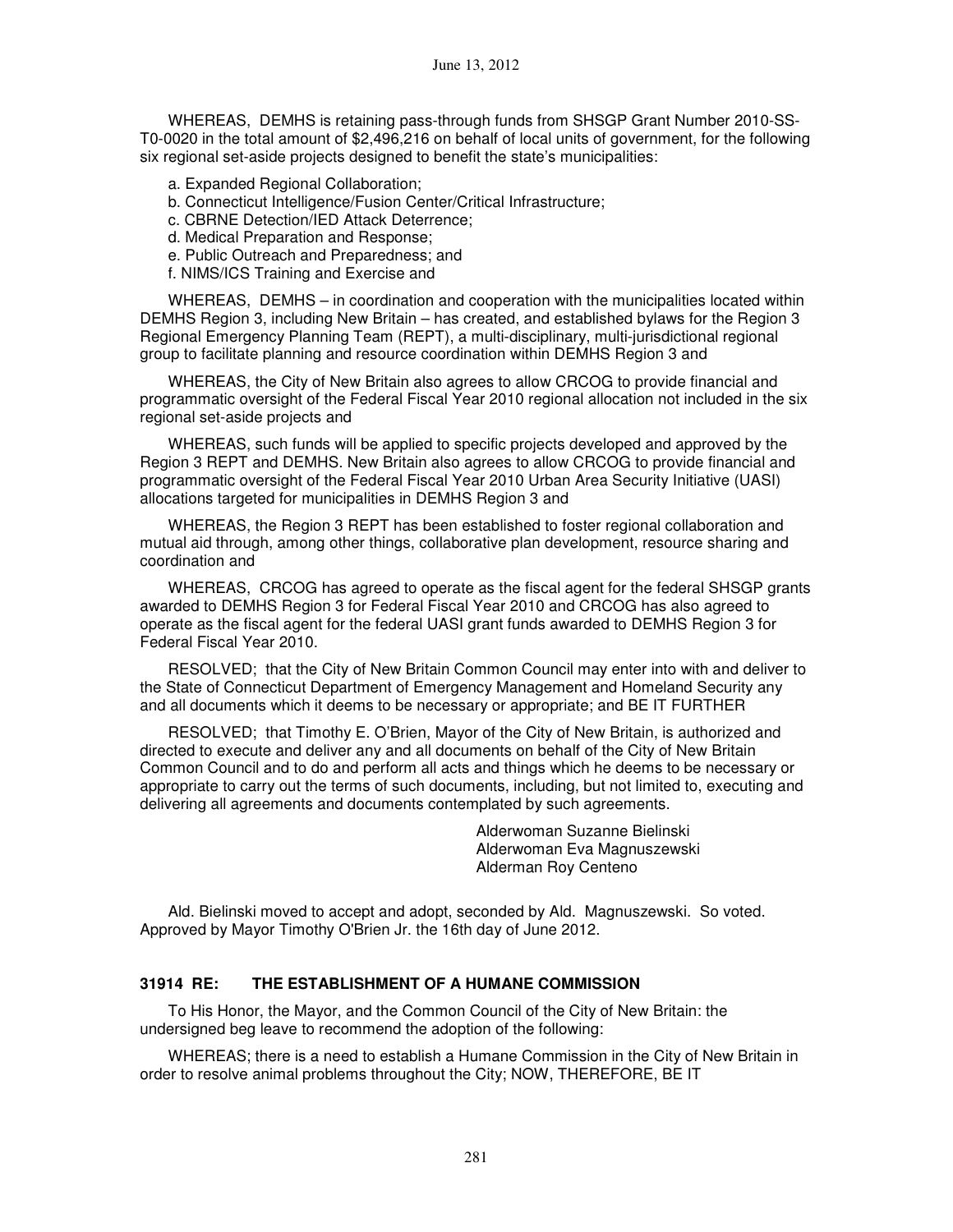RESOLVED; that the Mayor and the Common Council of the City of New Britain hereby establish an "Humane Commission" which shall investigate how the City of New Britain can help with various animal issues in New Britain; and BE IT FURTHER

 RESOLVED; that the commission shall determine on its own, meeting time, locations and the committee shall select on its own a chairperson.

#### Alderwoman Eva Magnuszewski

Ald. Magnuszewski moved to accept and refer to the Committee on Administration, Finance and Law, seconded by Ald. Bielinski. So voted. Approved by Mayor Timothy O'Brien Jr. the 16th day of June 2012.

## **UNFINISHED BUSINESS**

Ald. Trueworthy moved to take from the table Resolution 31863, seconded by Ald. Bielinski. So voted.

## **REPORT OF THE PURCHASING DEPARTMENT**

#### **31863 RE: COOPERATIVE PURCHASING – COPIER LEASE FOR THE FINANCE DEPARTMENT**

To His Honor, the Mayor, and the Common Council of the City of New Britain: the undersigned beg leave to report the following:

In accordance with City Code of Ordinances, Chapter 2, Article VIII, Division 1, Section 2-538 (a), a purchase order was requested by the Finance Department for the following under the State of Connecticut's Cooperative Purchasing Plan:

| Supplier           | Description                   | Pricing                                             |
|--------------------|-------------------------------|-----------------------------------------------------|
| A&A Office Systems | Lease of a Savin C9145 Copier | \$228.25/month and                                  |
| Middletown, CT.    |                               | \$0.0065 per copy<br>over<br>99,996 copies annually |

The Finance Department requested a purchase order for a five (5) year lease of a multifunctional copier that can copy, print, fax, scan and e-mail. The pricing includes all maintenance, repairs, service toner and supplies excluding paper for 99,996 copies per year. The Finance Department's present multifunctional copier is old and has become unreliable. The copier has become inoperative frequently and needed repairs. The price submitted by A&A Office Systems for this copier is the same as the State of Connecticut's Contract, 04PSX0044 that A&A Office Systems has with them. Funding for this copier lease is available in the Finance Department's account number 001107004-5610, Postage, Copies, Scans.

RESOLVED: That the Purchasing Agent is hereby authorized to issue a Purchase Order and to enter into a five (5) year lease agreement with A&A Office Systems of Middletown, CT for the lease of a copier for the Finance Department at \$228.25 per month with a cost per copy price of \$0.0065 per copy over 99,996 copies annually utilizing the State of Connecticut's Cooperative Purchasing Plan, Contract Award #04PSX0044.

> Jack Pieper Purchasing Agent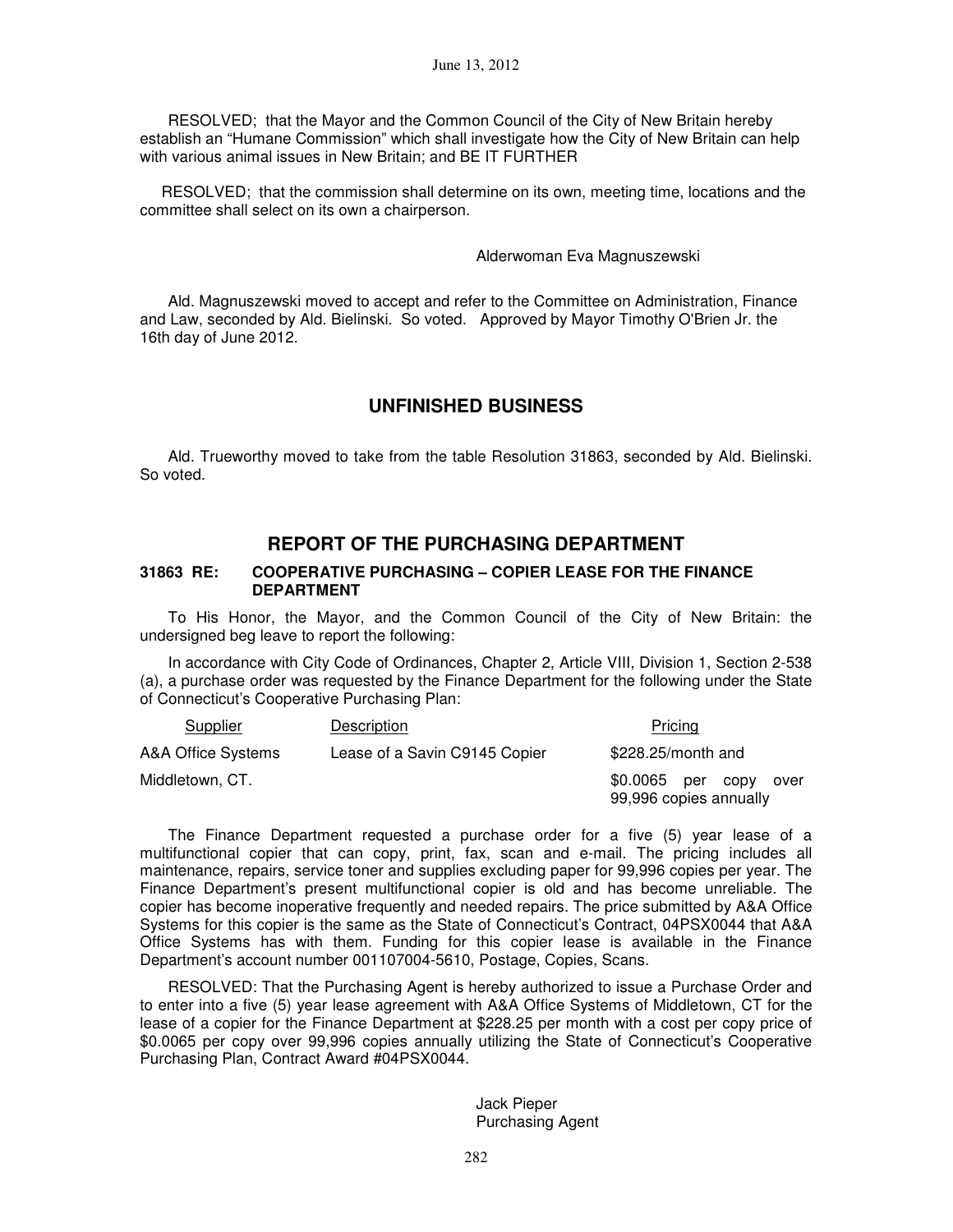Ald. Trueworthy moved to accept and adopt, seconded by Ald. Bielinski. So voted. Approved by Mayor Timothy O'Brien Jr. the 16th day of June 2012.

There being no further business to come before the Council, Ald. Trueworthy moved to adjourn, seconded by Ald. Bielinski. So voted. Meeting adjourned at 8:29 p.m.

ATTEST: Peter J. Denuzze, City Clerk